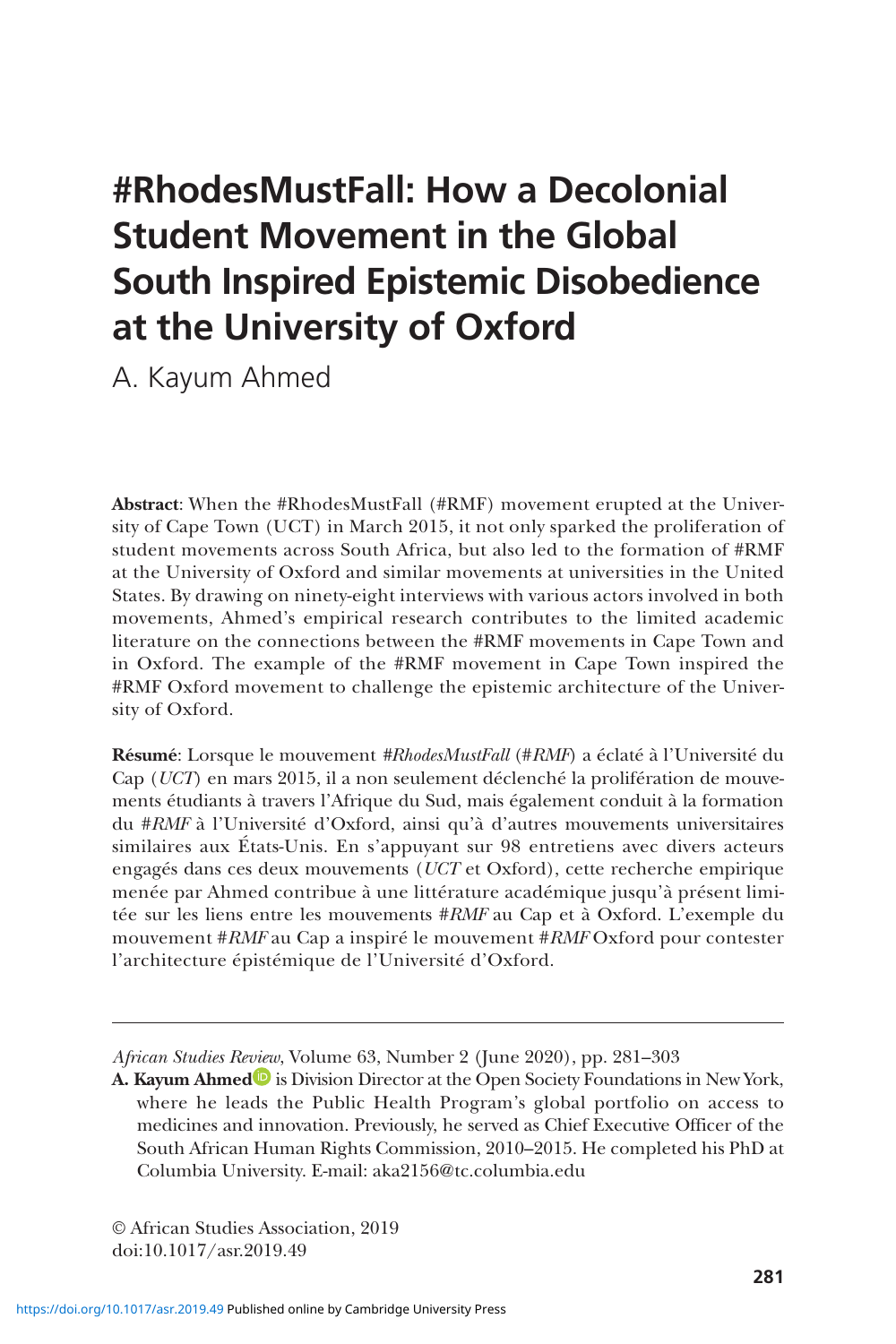**Resumo**: Quando eclodiu na Universidade da Cidade do Cabo, em março de 2015, o movimento #RhodesMustFall (#RMF) não apenas desencadeou a proliferação de movimentos de protesto por toda a África do Sul, como deu também origem à formação do #RMF na Universidade de Oxford e de movimentos semelhantes em universidades dos Estados Unidos da América. Partindo de 98 entrevistas a diversos atores envolvidos em ambos os movimentos, a investigação empírica de Ahmed vem enriquecer a reduzida literatura académica sobre as ligações entre movimentos #RMF na Cidade do Cabo e em Oxford. O movimento #RMF na Cidade do Cabo deu o mote para que o movimento #RMF em Oxford desafiasse a arquitetura epistémica na Universidade de Oxford.

**Keywords:** Rhodes Must Fall; Theory from the South; Oxford; Cape Town; decolonization; decoloniality

(Received 11 August 2018 – Revised 3 July 2019 – Accepted 16 July 2019)

# **Introduction**

On March 9, 2015, Chumani Maxwele, a black student at the University of Cape Town (UCT) in South Africa, threw containers of human feces against a bronze statue of Cecil John Rhodes located on the university's campus. Maxwele's defilement of the Rhodes statue was an important catalyst in the formation of #RhodesMustFall (#RMF), a radical student movement centered on decolonizing UCT by confronting questions of institutional racism, increasing access to education, and reforming the Eurocentric university curriculum.1

The #RMF movement resonated with students in the United States, particularly at Harvard Law School, where the Royall Must Fall movement was created in October 2015, calling for the removal of Massachusetts slave owner Isaac Royall Jr. from the crest of Harvard law school. At Princeton University, the Black Justice League occupied the university president's office in November 2015 to demand the removal of Woodrow Wilson's name from various buildings. Wilson supported racial segregation during his tenure as U.S. president from 1913 to 1921.

However, the echoes of the #RMF UCT movement were felt most profoundly at the University of Oxford, where the #RhodesMustFall Oxford movement was established two months after Maxwele's act of protest. The movement to decolonize UCT resonated strongly with students at the University of Oxford, who created the #RMF Oxford movement in May 2015.

While the Rhodes statue glorified the white British imperialist Cecil John Rhodes and was characterized in the UCT #RMF's mission statement (2015) as "an act of violence" as well as "the perfect embodiment of black alienation and disempowerment," it served primarily as a symbolic focal point for the movement's broader decolonial objectives. These objectives,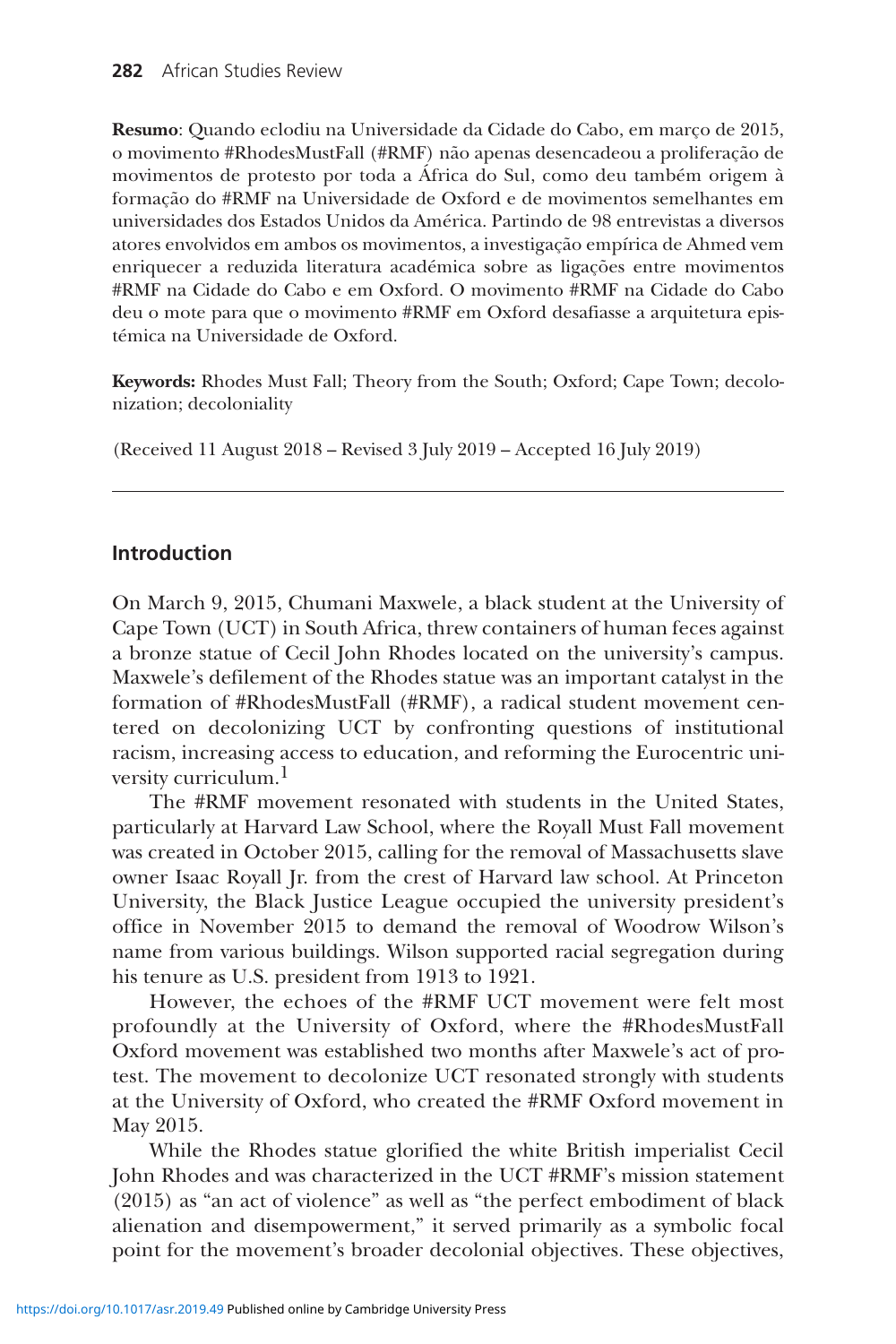which included the removal of white supremacist iconography and "implementing a curriculum which critically centers Africa and the subaltern" (#RMF 2015), were derived from the #RMF's adoption of a decolonial framework centered on Pan-Africanism, Black Consciousness, and Black radical feminism.

Following the removal of the Rhodes statue at UCT precisely one month after Maxwele's protest, a group of Oxford students called for the removal of Rhodes' statue at Oriel College on Oxford's High Street based on demands similar to those made by students in Cape Town. The #RMF Oxford movement drew inspiration from students at UCT, stating, "We see no reason why here, at the heart of the High Street, at the heart of Oxford, Rhodes cannot also fall" (#RMF Oxford 2015). According to John Newsinger (2016:70), "The Rhodes Must Fall campaign has provoked more public discussion and debate on the rights and wrongs of the British Empire than any number of academic books and articles." However, as Sizwe Mpofu-Walsh (2016:75) observed while reflecting on his involvement as one of the leading figures in the #RMF Oxford movement, "One of the most neglected aspects of the 'Must Fall' movement is its spread to Euro-America."

This article attempts to contribute to debates about the connections between the #RMF movements in Cape Town and Oxford by advancing the argument that the #RMF movement in Cape Town inspired the formation of #RMF Oxford, which in turn sought to challenge the epistemic architecture of the University of Oxford. Drawing on ninety-eight interviews conducted with various actors involved in both movements, this analysis explores how student activists engaged in acts of "epistemic disobedience" (Mignolo 2013) by delinking from Eurocentric theory and opting instead to frame their movement through a decolonial lens. Interview data are complemented by twelve months of intermittent fieldwork between 2016 and 2018 in Oxford and Cape Town, as well as an analysis of hundreds of documents, Tweets, and Facebook posts created by the respective movements between 2015 and 2016, collected and curated by the author.<sup>2</sup>

# **The Formation of #RMF Oxford**

On March 19, 2015, a small group of Oxford students organized a protest outside Oriel College, standing below Rhodes's statue located on the upper façade of the College (Facebook, March 19, 2015). The aim of the protest was to show solidarity with the #RMF movement at UCT. The eight protestors held up a banner that read, "decolonize education, Rhodes Must Fall." The #RMF Oxford mission statement was, however, formally developed during May 2015, several weeks after the solidarity protest took place outside Oriel College. According to Mpofu-Walsh, it was only after the Rhodes statue was removed at UCT on April 9, 2015, that "about fifteen students decided to formally establish RhodesMustFall in Oxford (RMFO)" (2016:80).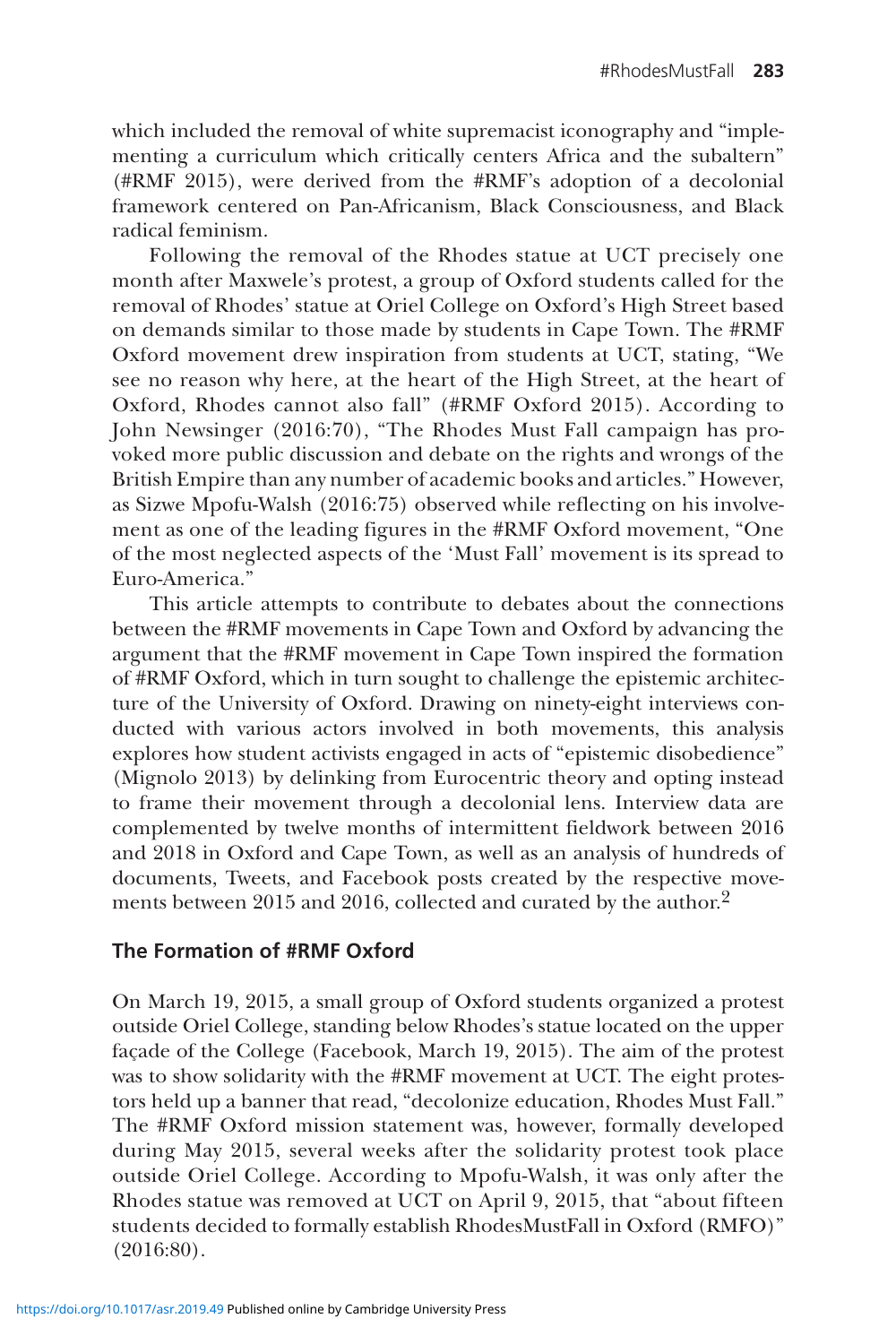During my conversation with Mpofu-Walsh (interview, July 31, 2017), the son of a prominent South African politician, Dali Mpofu, and author of *Democracy and Delusion: 10 Myths in South African Politics* (2017), he indicated that students "met in secret" for several months between March and May 2015 to discuss whether they should form their own movement at Oxford. But the movement only gained significant momentum following its protest at the Oxford Union on May 29, 2015. The Oxford Union is a debating society that invites world renowned leaders and media figures to share their opinions with Union members, following which, "Results are determined by how many students walk out the door marked 'Ayes', and the door marked 'Noes'…" (Oxford Union webpage).

#RMF activists decided to protest by holding up various signs and placards just before a debate on the question of whether Britain should pay reparations to its former colonies. When I visited the Oxford Union, which is located down a narrow alleyway, a short six-minute walk from Oriel College off High Street, I noticed a homeless man lying on the ground close to the entrance. A strong urine odor filled the air (field notes, November 22, 2017). Since the Oxford Union only permits its members to attend, I obtained special permission from the President of the Union to listen to conservative English philosopher Sir Roger Scruton's talk on November 22, 2017. To reach the debate, where Scruton characterized conservatism as "an act of love," I had to pass through the Union Bar.

It was in this same Union Bar, where members gathered for drinks before and after Union events, that #RMF activists noticed a poster advertising "the colonial comeback" cocktail as they entered the Union on May 29, 2015. The poster advertising the drink was developed by the Union in anticipation of the debate on reparations and had a picture of black hands in shackles, reminiscent of images associated with slavery. The #RMF activists lodged an objection with the Union and shared photographs of the poster on Twitter using the hashtag "#RhodesMustFallOxford." Ntokozo Qwabe, a South African Rhodes Scholar who was completing his law degree at Oxford, indicated that while their protest at the Oxford Union was focused on the reparations debate, "in a completely coincidental turn of events, which was totally unexpected, we then encounter what would be the first news breaking #RhodesMustFall event" (interview, August 1, 2017). The #RMF protest at the Oxford Union gained considerable national media coverage and led to the Union issuing a statement on June 1, 2015, acknowledging that it was "institutionally racist" (Waygood 2017).

Following the Oxford Union protest and the intervening summer vacation period, the next major action by #RMF was a protest outside Oriel College held on November 6, 2015, demanding the removal of Rhodes' statue. The Oxford movement drafted a petition which stated:

At the University of Cape Town, the statue of Cecil Rhodes has fallen, and uncritical memory of his legacy has been discredited. It is at the University of Cape Town where the Rhodes Must Fall movement, a student-led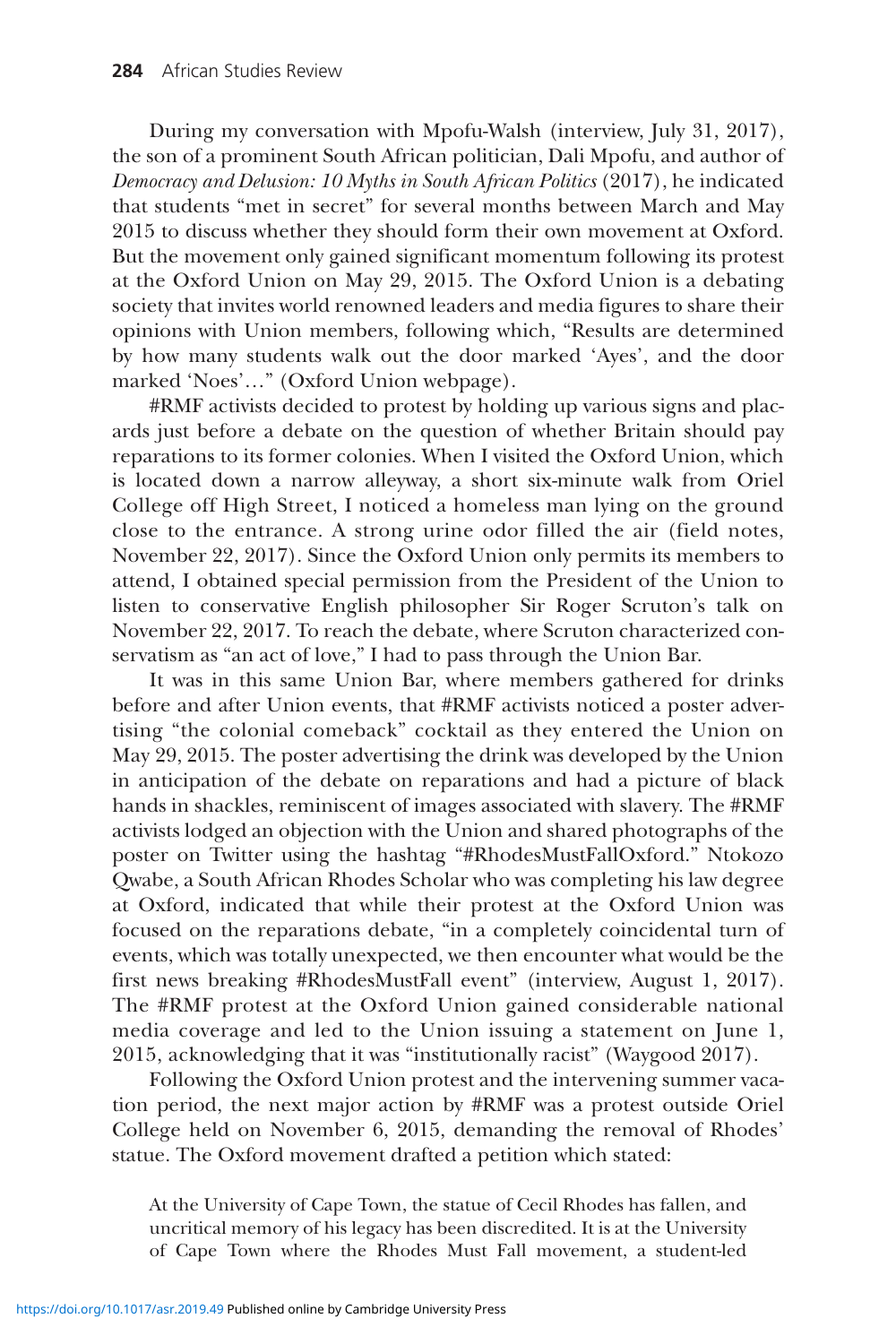movement to decolonise education, challenges the active influence of colonial relations in Africa, and caused the removal of the statue of Rhodes that overlooked the campus. Rhodes Must Fall in Oxford supports and continues this vital work by looking to critically interrogate the colonial relations on which Oxford University is founded, not just in Africa, but worldwide. We see no reason why here, at the heart of the High Street, at the heart of Oxford, Rhodes cannot also fall.

Similarly, in a press release issued by #RMF two days earlier announcing the protest action, it provided that "[i]n calling for the Rhodes statue's removal, we take inspiration from the Rhodes Must Fall movement at the University of Cape Town (UCT), which led to the toppling of Rhodes' statue in South Africa earlier this year" (#RMF Oxford November 4, 2015). There is consequently a clear link between the formation of the #RMF Oxford movement and the inspirational role played by the UCT movement.

During my interview with JanaLee Cherneski (interview, May 31, 2017) in New York City, she provided further insights into the #RMF's formation and her involvement in the movement while she served as a lecturer in Oxford's Department of Politics and International Relations. As a former Rhodes Scholar from Canada and an Oxford graduate, Cherneski indicated that in addition to the solidarity protest in March 2015, it was important to note that the question of Rhodes' legacy was also raised by Nathaniel Adam Tobias Coleman during the Oxford Graduate Political Theory Conference on May 8, 2015, in which she participated.<sup>3</sup>

Cherneski recalled that Coleman arranged a lunch with various student activists on May 9, 2015. Annie Olaloku (interview, November 23, 2017), who worked on establishing a Black Students Union at Oxford in 2014, and Brian Kwoba (interview, September 21, 2017), who founded the Oxford Pan-African Forum in early 2014, were two of the key figures involved in #RMF Oxford who participated in the lunch meeting. In my discussion with Kwoba, he stated that Coleman "really pushed for us in a pretty decisive way to start our own version of #RhodesMustFall... which gave us a real boost and confidence… saying, 'go for it!'" (interview, September 21, 2017).

Based on a timeline developed of #RMF Oxford's formation, its staggered trajectory includes several weeks of inactivity at the start of the movement following the solidarity action outside Oriel on March 19 and the lunch meeting with Coleman on May 9, 2015. The three aims of the movement were only developed in anticipation of the protest outside Oriel College on November 6, 2015 (#RMF Oxford [Change.org](http://Change.org) 2015), which focused on removing colonial iconography, replacing the Eurocentric curriculum, and addressing the lack of diversity at the university. The petition lists "tackling the plague of colonial iconography" as its first of three aims which include "statues, plaques and paintings that seeks to whitewash and distort history" (#RMF Oxford [Change.org](http://Change.org) 2015: no page number). Renowned Oxford historian Richard Symonds (1986:161) notes that "no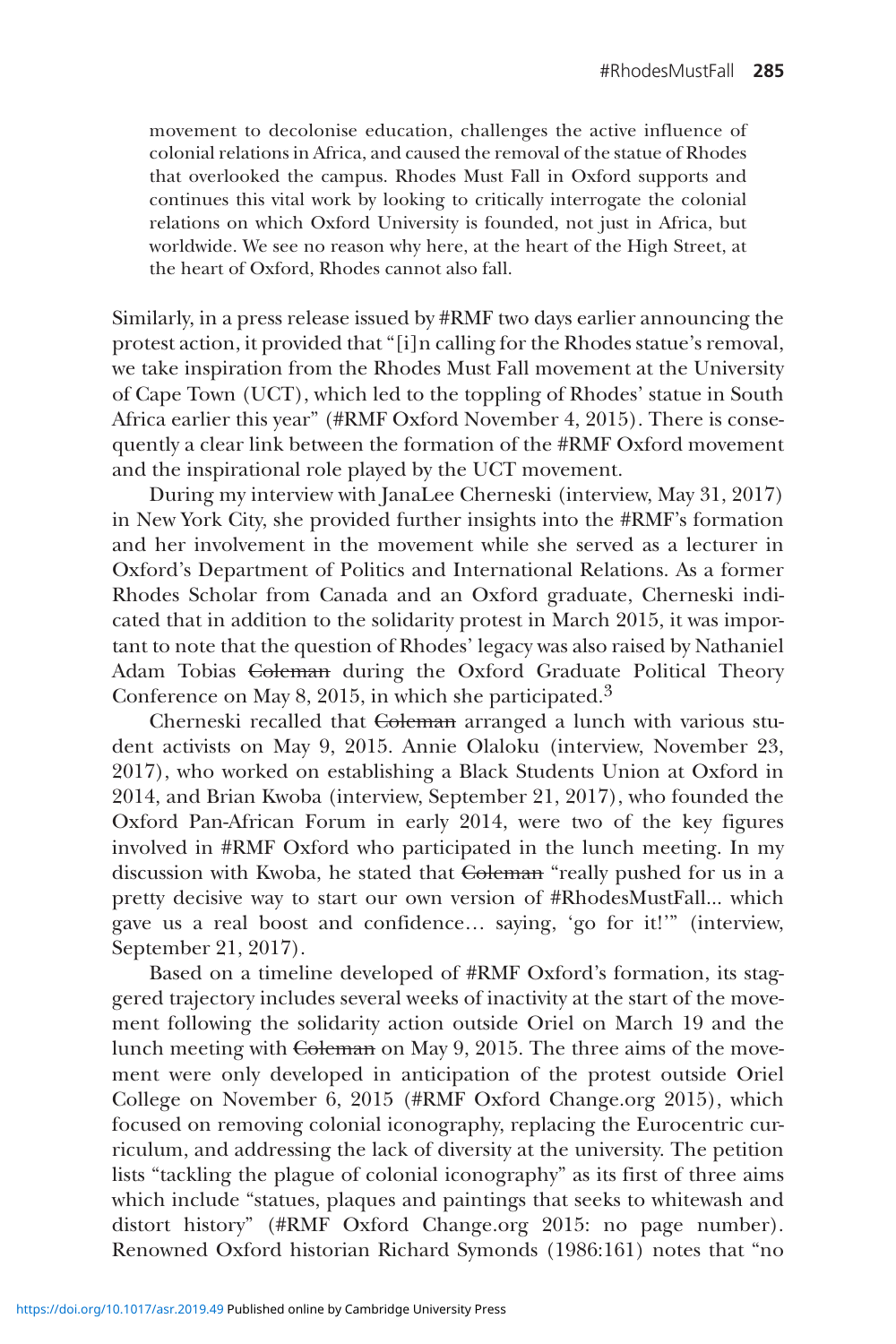one has more memorials in Oxford than Cecil Rhodes…" Prominent #RMF Oxford activist, Ntokozo Qwabe (interview, August 1, 2017), who first arrived in Oxford in September 2014 as a Rhodes Scholar, was surprised by what he described as the "outward celebration of colonialism and colonial conquest." For Qwabe, "it's very hard to miss the links to empire because they are quite striking."

The second aim of the #RMF Oxford movement was "[r]eform[ing] the Euro-centric curriculum," which they argued "frames the West as sole producers of universal knowledge…" (no page number). In his explanation for the #RMF's focus on curriculum reform, Qwabe indicated that several questions framed this aspect of the movement's aims: "What is a university? But not just what is a university, but what is knowledge? How is knowledge produced and who produces it? For what purpose is it produced?" (interview, August 1, 2017). In its mission statement, #RMF Oxford sought to "remedy the highly selective narrative of traditional academia… by integrating subjugated and local epistemologies" in order to "create a more intellectually rigorous, complete academy" (#RMF Oxford 2015, no page number). For Dalia Gebrial from the U.K., who became a prominent organizer of #RMF, "Oxford is where the elite and the colonial elite get educated. If you can change the curriculum in Oxford, there's every chance that you will then be able to change the curriculum in schools all over the country" (interview, November 23, 2017).

The third aim of the #RMF Oxford movement was to "address the underrepresentation and lack of welfare provision for black and minority ethnic (BME) amongst Oxford's academic staff and students" (#RMF Oxford 2015). Qwabe (interview, August 1, 2017) stated that at the time of his involvement with #RMF, "there [was] only one black professor at Oxford and only twenty-something undergraduate students in the entire university." Race then became an important consideration in formulating the aims of the movement according to Qwabe, who found that "the everyday experiences of racism at Oxford have grave psychological and mental health implications for black students."

While the three aims of the #RMF Oxford movement shared several similarities with the objectives of the #RMF UCT movement, there were important differences in the framing of their respective mission statements. For #RMF UCT, one of their goals was to implement an African-centered curriculum: "By this we mean treating African discourses as the point of departure—through addressing not only content, but languages and methodologies of education and learning—and only examining western traditions in so far as they are relevant to our own experience" (JWTC 2015:8). The Oxford movement, on the other hand, sought to integrate "subjugated and local epistemologies" (2015) into the Eurocentric curriculum.

When I asked Ntokozo Qwabe about these differences and the extent to which #RMF Oxford engaged with these epistemic questions, he stated that, "I personally think #RhodesMustFall Oxford was not as great as #RhodesMustFall UCT in that particular aspect of conceptualizing, or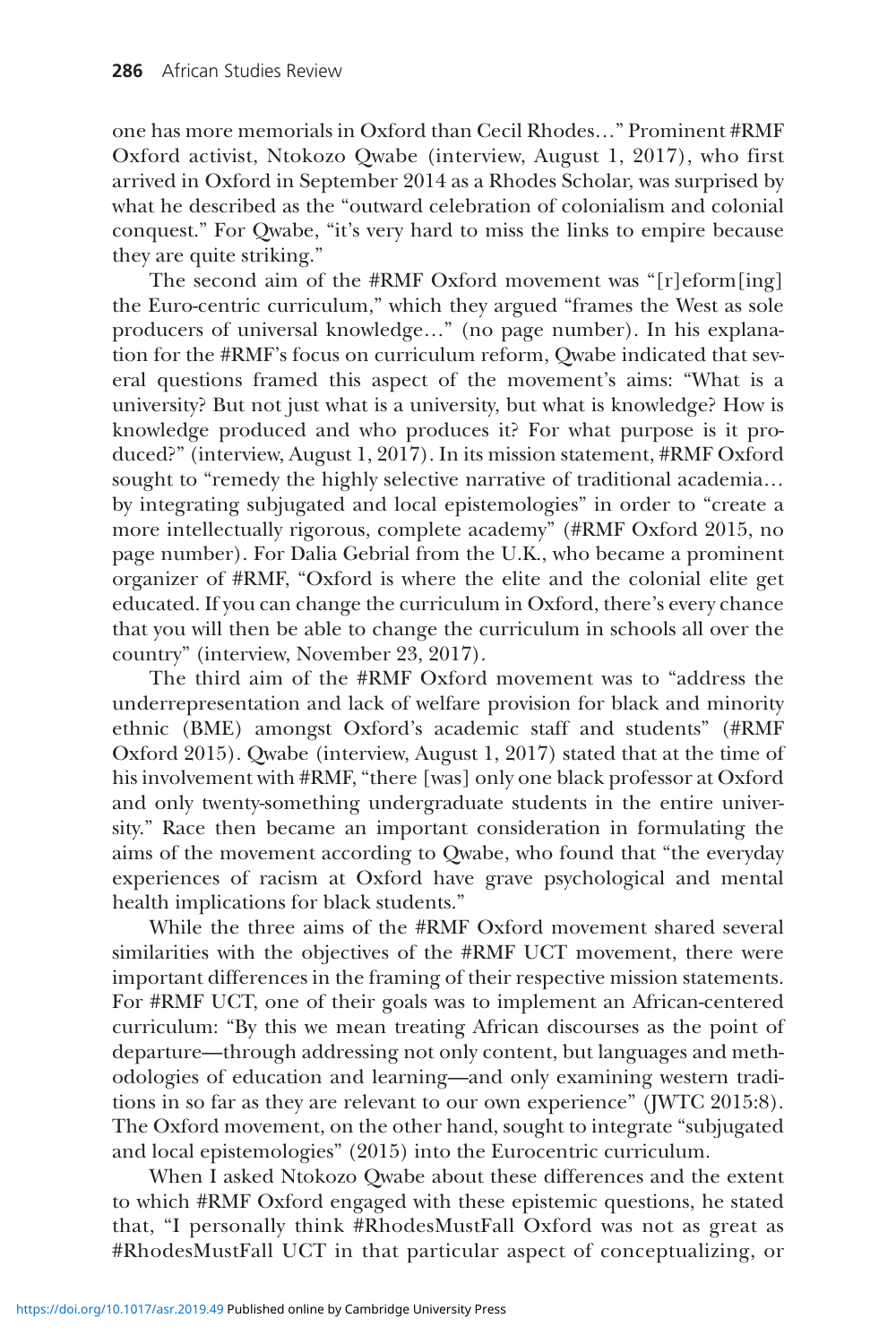rather theorizing about the decolonial work that had to be done. Which again is very surprising because (laughs)... there is this thought that Oxford people are very theoretical" (interview, August 1, 2017).

What Qwabe was likely alluding to is the epistemic differentiation that is often drawn between Europe and the Global South, a problem identified by scholars such as Anibal Quijano (2000) in Latin America, Dipesh Chakrabarty (2000) in India, and Syed Hussein Alatas (2006) in the Arab world. Raewyn Connell (2014: 211), for instance, challenges the presumed role of the global South "to supply data, and later to apply knowledge in the form of technology and method," and the role of Euro-America, "to collate and process data, producing theory (including methodology)."

Drawing on this scholarship, among others, Jean Comaroff and John L. Comaroff (2012:2) develop a *Theory from the South* in order to "subvert the epistemic scaffolding" upon which assumptions about the superiority of Euro-American knowledge is based. This theory asserts that the global South is increasingly exporting ideas to Euro-America, thereby reversing the conjectural flow of knowledge production. The Comaroffs (2011) argue, furthermore, that this epistemic reversal suggests that the South is anticipating and perhaps influencing various political, economic, and cultural shifts across Euro-America.

James Ferguson (2012), however, critiques the Comaroffs's (2011) theory that Euro-America is evolving toward the South. For Ferguson (2012), the "evolving toward" thesis tends to mask the deep inequalities prevalent between North and South. At the same time, Ferguson (2012) acknowledges that theory from the South is helpful because it encourages "the defamiliarization of habitual ways of thinking."

This process of defamiliarization is also evident in Mignolo's (2013) notion of "epistemic disobedience," a term he coins to denote the process of delinking from dominant Western thought and ideology. Epistemic disobedience raises questions about who generates knowledge and where this knowledge is generated. At the same time, this type of disobedience is not just about changing the content, it is also about changing the "terms of the conversation" (Mignolo 2011:224).

For the Comaroffs, changing the terms of the conversation requires a reorienting of the North-South binary which they describe as a set of relationships rather than a fixed geographical location. They use this approach to argue that Euro-American knowledge dominates our understanding of the world and that knowledge from "the ancient world, the orient, the primitive world, the third world, the underdeveloped world, the developing world, and now the Global South" (2011:1) has largely been ignored, or at best exoticized. Definitions of the "Global South" are therefore intimately connected to epistemology, to questions of what constitutes knowledge and how and where knowledge is created.

If #RMF Oxford's formation were to constitute a theory from the south, to what extent must the ideas that give effect to the movement's formation be an exclusively southern construct? For instance, Annie Olaloku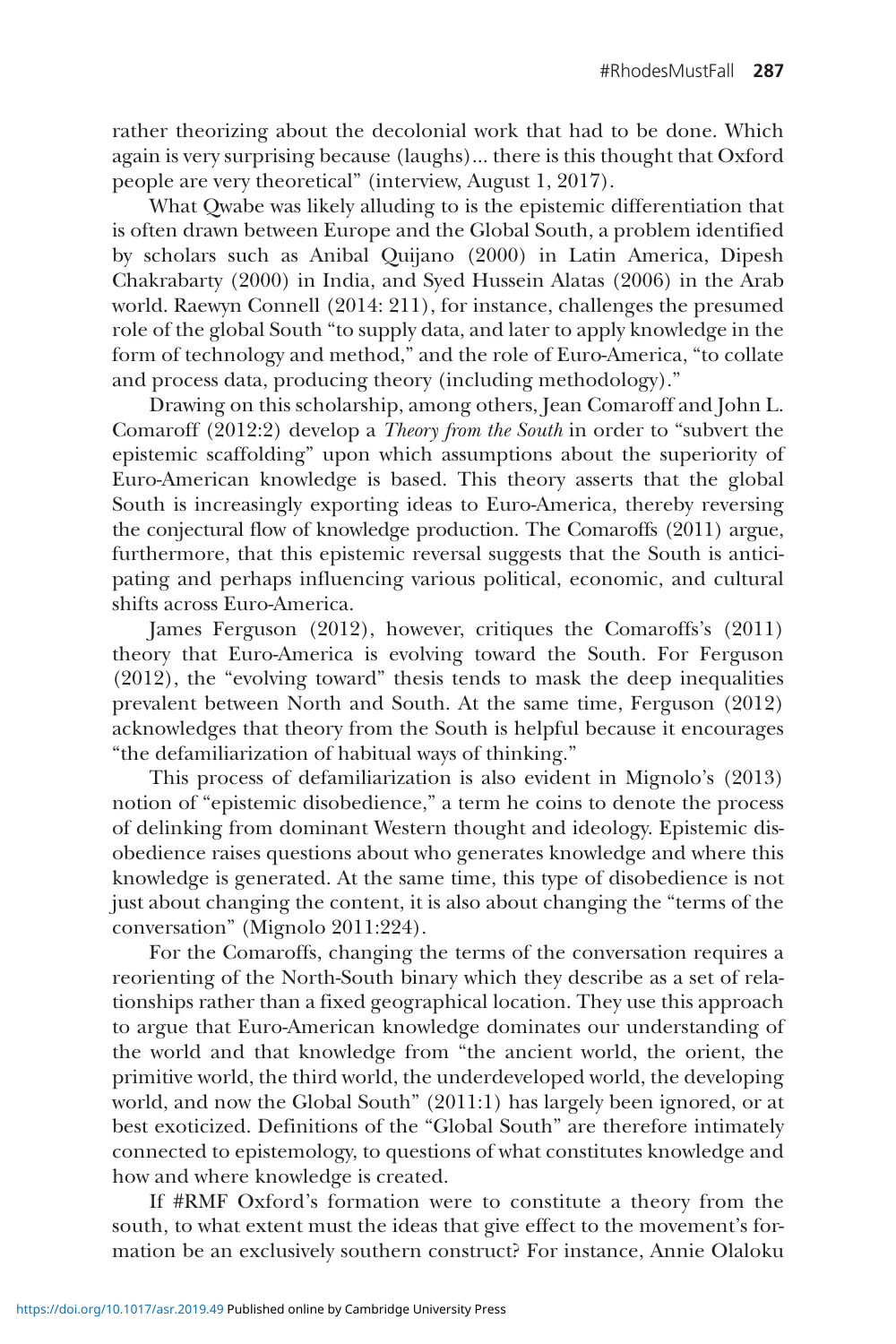(interview, November 23, 2017), a British national who was one of the organizers of the solidarity action on March 19, 2015, noted the important influence of the #BlackLivesMatter movement in the U.S. in raising the level of consciousness around race in the U.K. She stated that after the Ferguson protests in the U.S. in 2014, she worked on establishing a Black Students Union at Oxford prior to the formation of #RMF in Cape Town. Dalia Gebrial (interview, November 23, 2017) also noted that, "for me, it's really different doing a movement like this in a country that is like, the empire…"

Consequently, it is important to acknowledge that while #RMF UCT inspired the formation of the #RMF movement at Oxford, there were other local and global developments that also played a critical role in shaping the Oxford movement. As a result of these developments, the movements evolved in parallel ways, with #RMF Oxford taking on some of the characteristics of the Cape Town movement, while simultaneously being propelled by local developments. These differences and similarities are discussed in more detail below.

# **Comparing the #RMF Oxford and Cape Town Movements**

There are distinct differences between the tactics employed by students in the Oxford and UCT movements. While both movements used social media sites such as Facebook and Twitter to organize meetings and share press statements, the actions taken by #RMF Oxford were less disruptive than those used by students at UCT. As part of this analysis, I considered 3,819 tweets and 541 Facebook posts from #RMF UCT, as well as 2,146 tweets and 274 Facebook posts from #RMF Oxford. Even though the Facebook pages of both movements include a range of information such as a list of demands, press statements, and event invitations, according to Julian Brave NoiseCat (interview, August 24, 2017), a Native American from the U.S. and a former master's student in global and imperial history at Oxford, "compared to what was happening in South Africa, we were very, very tame."

By comparison, the #RMF Cape Town movement employed more disruptive tactics, inspired in part by Chumani Maxwele's performative protest that involved throwing feces against the Rhodes statue. During my second interview with Maxwele, he stated that "poo is a weapon of protest…" (interview, June 27, 2017). Maxwele informed me that he drew inspiration from earlier protests led by former African National Congress (ANC) councilor, Andile Lile, who in June 2013 dumped feces from portable toilets in Khayelitsha on the steps of the Western Cape provincial legislature in the center of Cape Town. More feces were dumped at Cape Town international airport that same month by Lile and fellow Khayelitsha residents to protest the City of Cape Town's failure to provide decent sanitation to poor, black families living on the outskirts of the city (Davis 2013).

However, Ntokozo Qwabe (interview, August 1, 2017) noted that from the perspective of the University of Oxford authorities, the #RMF protest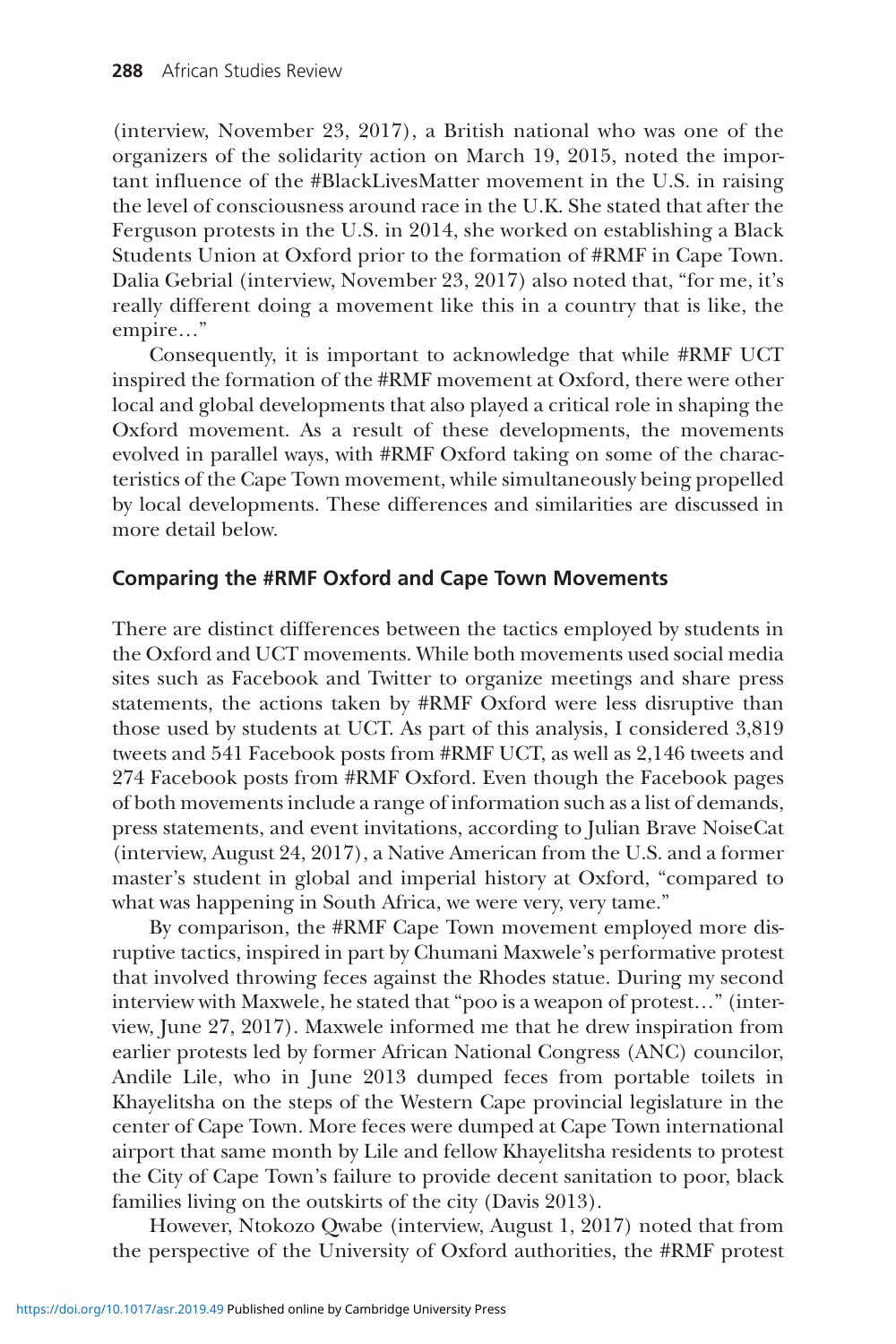action "was seen as disruptive because it's Oxford. But in South Africa, entering a room with placards—it's not going to do the job, you know (laughs)."

The distinction between the South African and U.K. contexts became a serious point of contention within #RMF Oxford. During an interview with Dalia Gebrial in London (interview, November 23, 2017), she noted, "I think one of the biggest conflicts that happened is that like, we came from different contexts and we did not discuss what that meant for what we prioritized and what we wanted the movement to achieve… it did not have to be so either or… It's easy when you're facing Oxford to be united by how shit they are."

During my conversation with Oxford professor Jonny Steinberg, he recognized the contextual differences between the two sites of protest and, more particularly, the way history is interpreted in both places: "I think that #RhodesMustFall here got off to a very good start at the beginning... this whole country's national culture is very, very strange. I think there's a deep, deep investment in this country in this idea of a long history of benign-ness. It doesn't square with an imperial history at all... there's this strange sort of cognitive dissonance deep in the heart of this country's national culture" (interview, November 20, 2017). As a result of this cognitive dissonance that Steinberg referred to, Qwabe (interview, August 1, 2017) argued that "although the strategies looked different" when comparing the actions taken in Oxford and Cape Town, "I think it was still quite disruptive because of the context, because it was Oxford" (interview, August 1, 2017).

When comparing #RMF Cape Town to #RMF Oxford, activists at UCT often characterized the tactics employed by #RMF Oxford as "#RMF lite," a watered-down version of their more radical struggle. At the same time, Oxford activists recognized that their engagement with the university differed from that of their counterparts at UCT, but they argued that the context was profoundly different. Some of these differences with regard to race and organizing tactics, theoretical frameworks, and gender and intersectionality, will be considered below.

# *Race as an Organizing Tactic*

One of the important contextual differences between the #RMF Oxford and UCT movements pertained to the way in which race was employed as a basis for organizing: "Those [racial] categories are just not the same in Britain" according to Dalia Gebrial (interview, November 23, 2017). For Annie Olaloku (interview, November 23, 2017) who self-identifies as black, "tensions were developing within the group around political questions but also around the question of ethnic blackness and who gets to speak in what spaces, which I got caught in the middle of (laughs)." Olaloku provided a comprehensive analysis of these tensions but chose to speak about these matters off the record.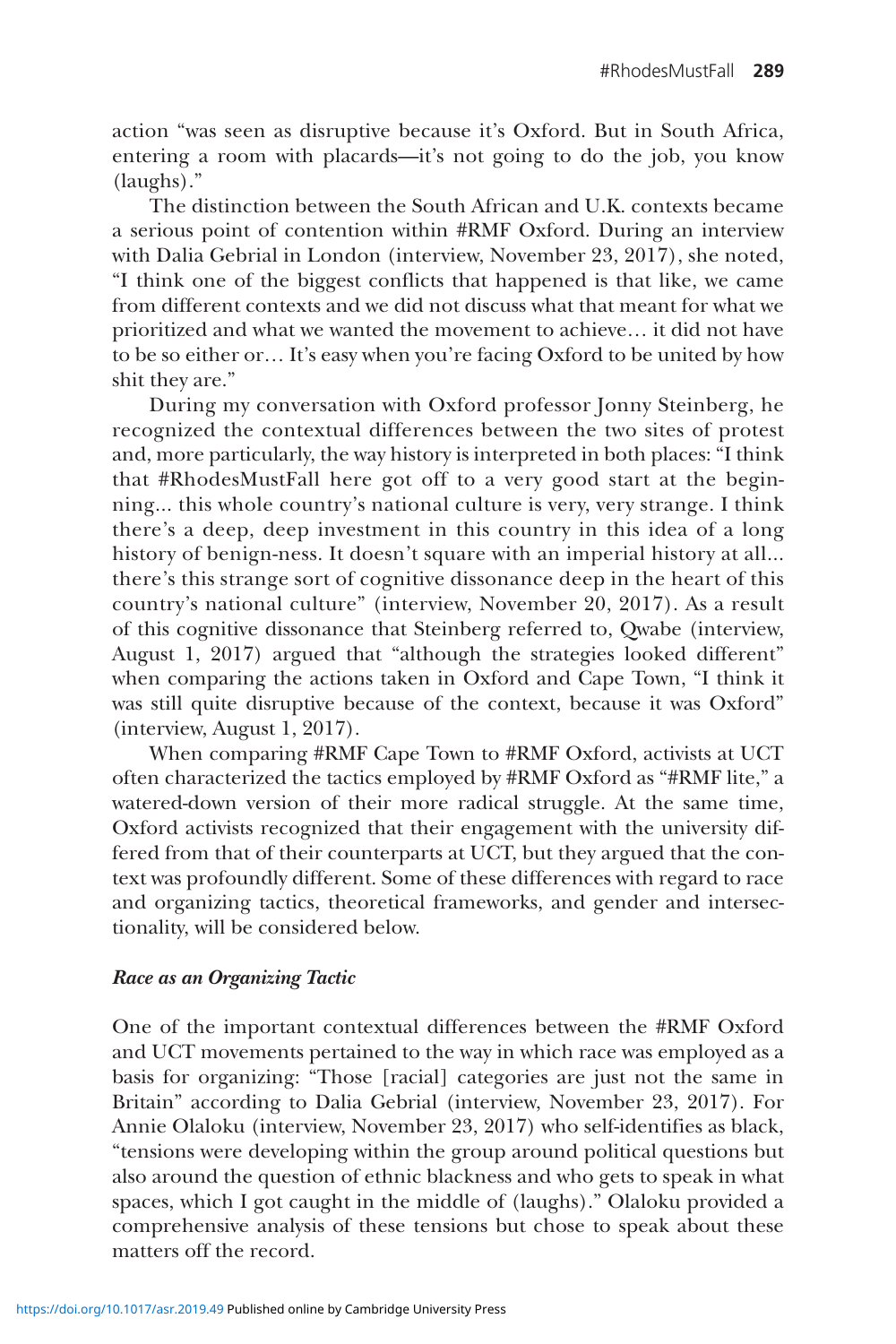Brian Kwoba (interview, September 21, 2017), who was appointed as an assistant professor of history at the University of Memphis after completing his Ph.D. at Oxford, also noted:

The demographic differences between, you know, Oxford and UCT… was a huge factor we had to deal with. In a majority white country, and in an extremely white and elite white institution, like Oxford, where black students are always the tiny, tiny minority, it was almost like climbing a much more… climbing an uphill battle that was much more uphill (laughs) in some ways than at UCT. We couldn't take for granted that people had the same sort of notions of race or blackness or even white supremacy that you might find to be more common currency in South Africa.

Because of these demographic differences between Cape Town and Oxford, white students formed an integral part of the #RMF Oxford movement. Ntokozo Qwabe (interview, August 1, 2017) indicated that there were too few black students at Oxford to create an exclusively Black #RMF Oxford movement: "We simply didn't have the numbers or the labor to sustain… a totally Black space like UCT had." While white involvement was not controversial in the #RMF Oxford movement, Qwabe noted that "it was controversial in some of my interactions with certain UCT Fallists who were like, you know, 'comrades, you guys are #RhodesMustFall, you are a decolonial movement.' They saw it as us being shaky in our decolonial politics" (interview, August 1, 2017).

During my conversations with white students and faculty who were actively involved with #RMF Oxford, including JanaLee Cherneski from Canada (interview, May 31, 2017), Roné McFarlane from South Africa (interview, June 12, 2017), and Max Harris from New Zealand (November 21, 2017), they demonstrated an acute awareness of their positionality in the movement, preferring to play a background role.

Brian Kwoba (interview, September 21, 2017) also acknowledged the role of white student and faculty involvement in the #RMF movement indicating that

White allies on the whole, were very respectful and very humble and I think played a very important role in helping us get things done behind the scenes, you know, writing press releases for example, or helping us, you know, to set up different events. I think they did a really good job. And one of the things that was interesting about that, is that they weren't British. In fact, we had almost no British white allies.

The fundamental difference in demographics between Oxford and UCT necessitated a different approach to the question of race. Black and minority ethnic students at Oxford were a small, vulnerable group, primarily comprised of foreign nationals. Furthermore, the Oxford student activists lacked a common historical or geographical reference point because of their varied backgrounds. The #RMF Oxford movement occurred in a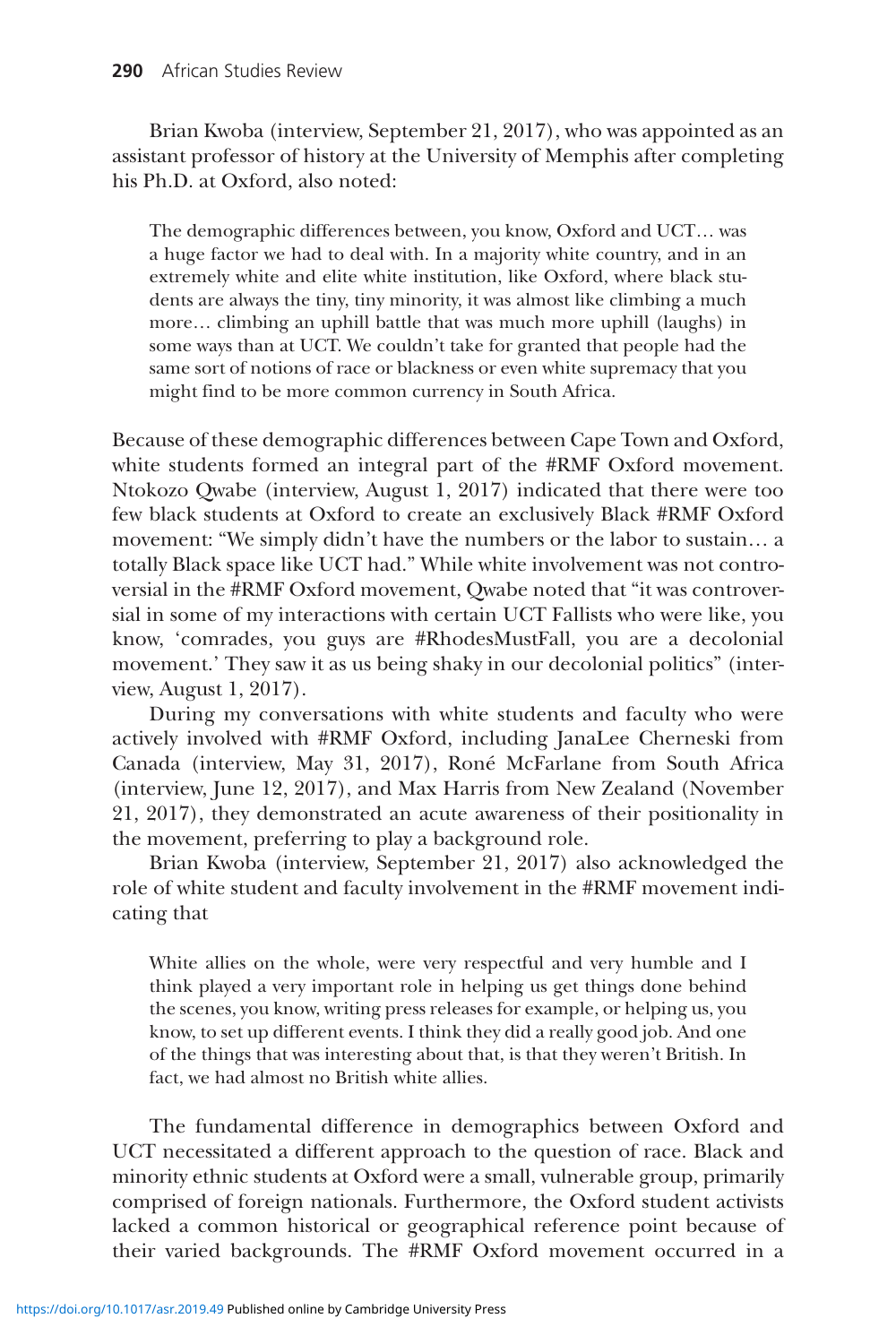fundamentally different geographical context when compared to #RMF UCT, since the U.K. represents the heart of empire and Oxford remains at the global center of knowledge production. By challenging the proud, imperial history of a nation and its highly-regarded institutions, the #RMF Oxford movement faced pressures different from those encountered by the movement at UCT.

Some of these pressures are examined in two books published by Oxford activists in 2018, which also discuss the connections between the #RMF Oxford and UCT movements. In *Rhodes Must Fall: The Struggle to Decolonise the Racist Heart of Empire*, #RMF Oxford activists Brian Kwoba, Simukai Chigudu, Roné McFarlane, Ntokozo Qwabe, and Sizwe Mpofu-Walsh contribute individual chapters discussing their engagement with the Oxford movement. The book was credited as being "written by Rhodes Must Fall, Oxford," and provides various statements, personal reflections, and interviews conducted with #RMF Oxford activists as well as with activists involved in "sister movements" such as #RMF UCT, and the movements at Harvard and Princeton in the U.S.

A chapter written by professor Patricia Daley, a former student at Oxford in the 1980s and a member of the academic staff since 1991, offers profound insights into her struggle as the "first Black academic to be appointed as a University Lecturer at Oxford University" and the "first Black woman to gain a full professorship at Oxford" (Rhodes Must Fall Oxford 2018:74). Daley reflects on the "simultaneous feeling of being excluded and de-humanised, and the epistemic violence that objectification, silences, and eurocentricism perpetuates…" (Rhodes Must Fall Oxford 2018:81).

Daley's experiences at the university are shared by activists and academics in *Decolonising the University*, published in 2018. This book, which is co-edited by #RMF activist Dalia Gebrial, offers insights on decolonizing academia, curricula, science, education, philosophy, and higher education more generally. Gebrial's opening chapter on the #RMF Oxford movement characterizes the decolonial imperative as a problem of how to simultaneously use the resources and position of the university, "while recognizing, accounting for and undoing its inherent exclusivity" (Bhambra et al. 2018:20).

The paradoxical position of the university as simultaneously empowering and dehumanizing for black people is a common theme reflected in the experiences of black students and faculty at UCT and Oxford. Both Gebrial (Bhambra et al. 2018) and Daley (Rhodes Must Fall Oxford 2018) recognize the university as "a space where young people learn about the world, but more importantly, map out their futures and give meaning to their lives" (Rhodes Must Fall Oxford 2018:84). At the same time, universities can also be dehumanizing spaces for black bodies.

At UCT, this paradox was eloquently captured during an interview with Masixole Mlandu, a student representative from the Pan-Africanist Student Movement of Azania (PASMA) and a prominent member of #RMF.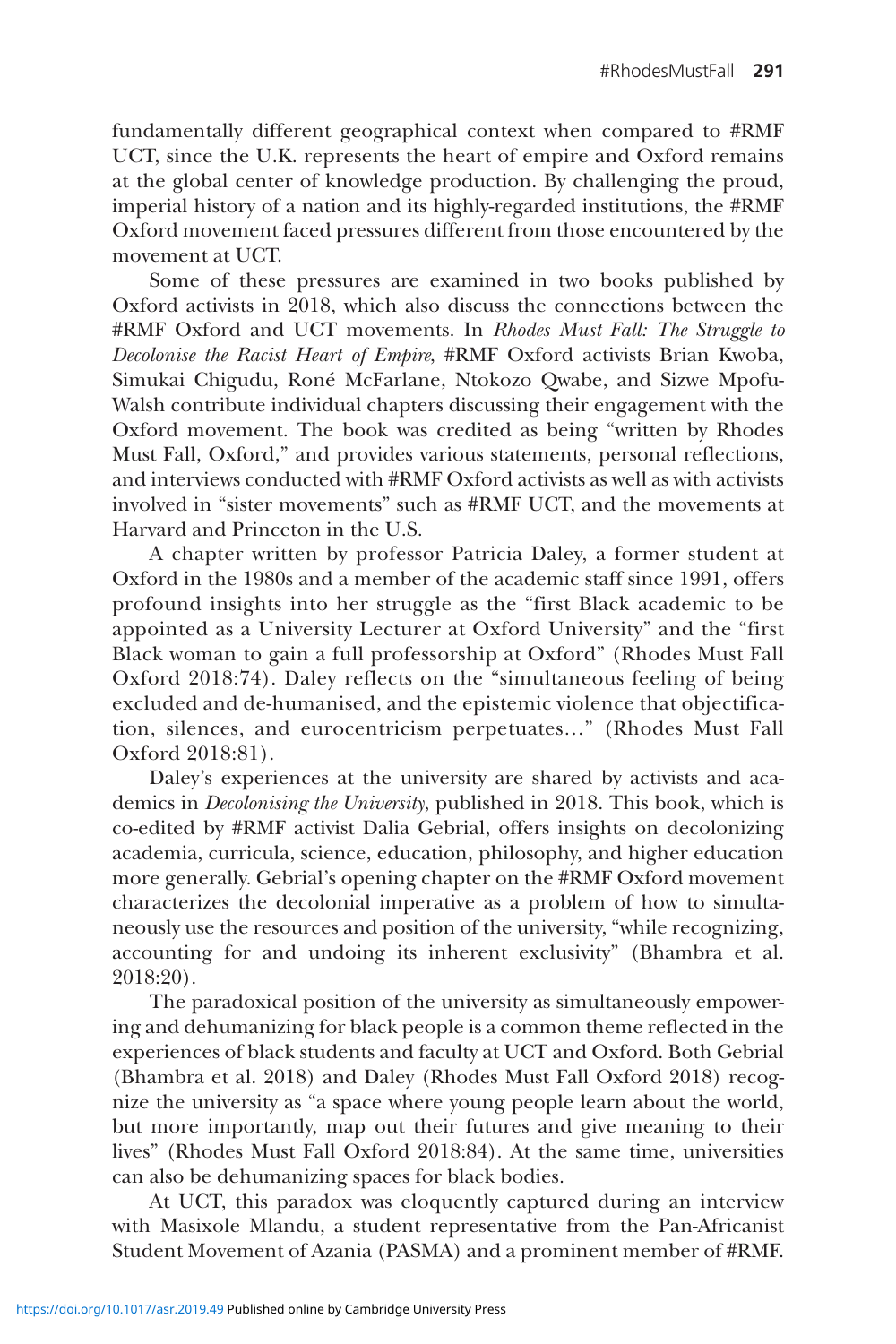He noted that the university "is the only space that we, as black people, have to think… they are spaces for organizing and mobilizing… so to me my brother, #RhodesMustFall can be seen as the awakening to a cry that has always been there… #RhodesMustFall was… at the heart of it was a critique of how the university is structured" (interview, June 30, 2017).

Mlandu's assertion that #RMF UCT's formation can be characterized as a critique of the university leads me to argue that the university occupies a paradoxical position for Black and other marginalized bodies. It is simultaneously empowering and dehumanizing; it offers the possibility of acquiring knowledge that could serve as a tool of liberation from the violence of socio-economic marginality, while at the same time, the physical and intellectual architecture of the university can also create an oppressive, alienating space for Black, queer, and disabled bodies, among others. The #RMF UCT's mission statement characterizes this form of alienation as "black pain," which the student activists define as "the dehumanization of black people" informed by the "violence exacted only against black people by a system that privileges whiteness" (#RMF 2015).

In his discussion of the #RMF movement, Francis Nyamnjoh (2016:83) argues that "Maxwele's reference to collective black pain was intended as a strategic essentialism…" In his analysis, Nyamnjoh suggests that while this essentialism was necessary to build collective resistance in the #RMF movement, essentialisms were also deployed during colonialism and apartheid "as a technology of exploitation" (2016:83). Black pain therefore offers a vocabulary for naming what students are experiencing, while running the risk of essentializing the black student experience. At the same time, Nyamnjoh (2016) acknowledges that the recognition of black pain reflects a level of maturation for South Africans who, during apartheid, were forced to repress this pain for the sake of survival.

While this common experience of black pain at UCT and Oxford united the two movements, Dalia Gebrial noted, however, that there were different organizing tactics employed by the two movements. During a joint interview with #RMF activists Dalia Gebrial and Chi Chi Shi in London (interview, November 23, 2017), Gebrial stated that "there was a difference of strategic opinion. I think we had different ideas of what it means to organize. And that, I don't think, was context…I don't think that was like a geographical thing…"

Chi Chi Shi interjected: "I do think it's kind of a geographical thing… it seemed that, we were staying here. This is our home. We live here. And we're going to have to deal with this. Whereas like, a lot of people in #RMF Oxford were going somewhere else. So they had like these two years where they wanted to cause as much disruption. They didn't seem to have… long-term vision, because their long-term vision was elsewhere. They wanted to make a name for themselves and get a job somewhere, in South Africa."

Julian Brave NoiseCat acknowledged that there were differences between the approaches adopted by U.K. and foreign students during the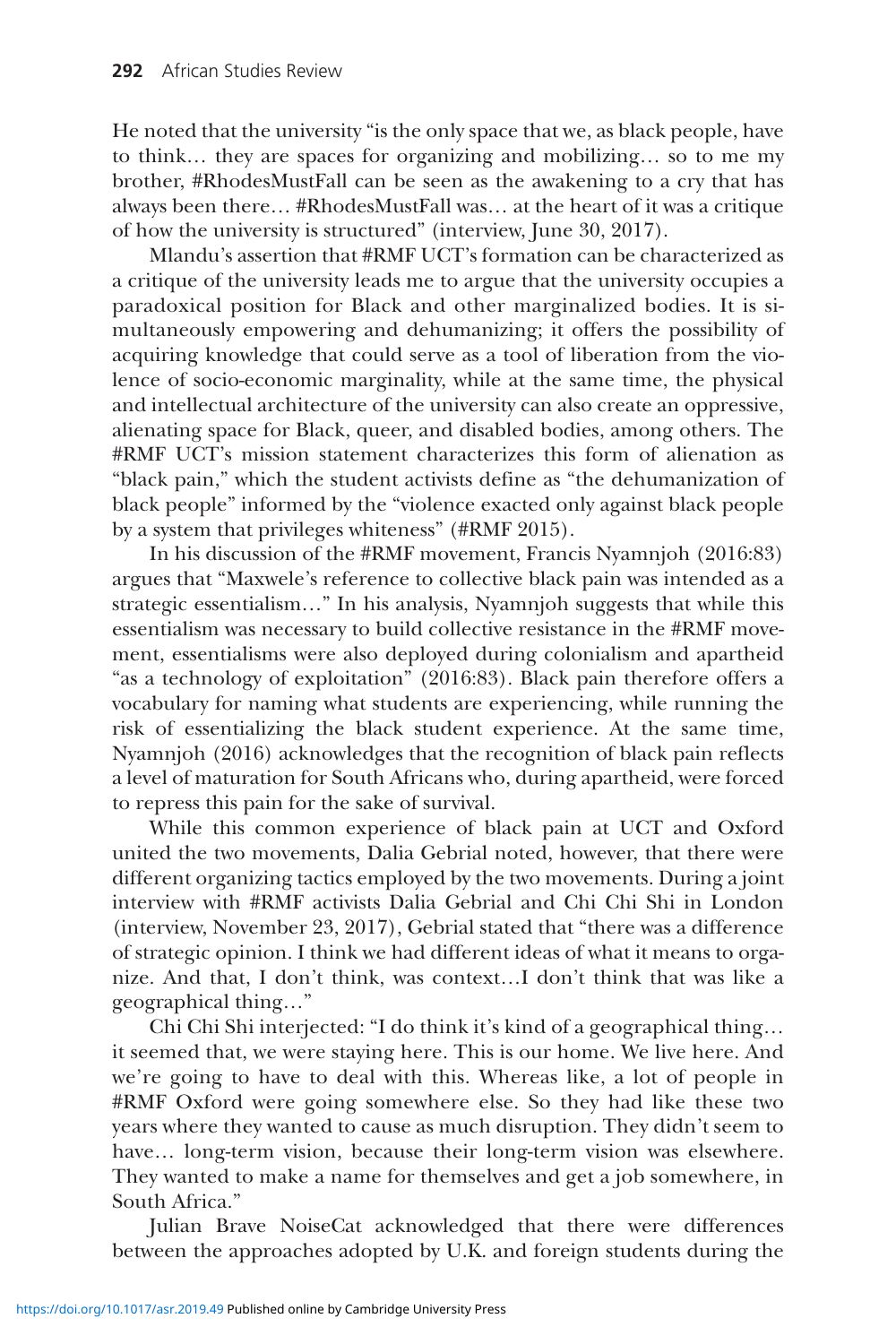#RMF Oxford movement: "We didn't really play by those rules because we weren't British" (interview, August 24, 2017). At the same time, he recognized that "a lot of this is theatre," which was critical to raising awareness about the aims of the movement. For instance, NoiseCat described Femi Nylander's protest outside All Souls College, where he dressed up as a slave, as "performative" and suggested that because Oxford did not have a history of student protest, these tactics were viewed as disruptive.

The performative dimensions of the #RMF Oxford movement reflected the public pedagogical approach employed by the UCT movement to the extent that students "create[d] a social space within which they engage[d] the larger society in learning about equity, accountability, and democracy" (Sandlin et al. 2011:358). While the #RMF Oxford movement was not involved in occupying buildings or burning paintings, the level of attention garnered by the student protests was unprecedented (Newsinger 2016).

At the same time, not all foreign students involved with #RMF wanted to engage in this public form of pedagogy. Part of the reason stemmed from the vulnerability of international students who were in the U.K. on student visas and scholarships that could potentially be revoked if they participated in activities that were deemed "criminal" or that resulted in their arrest. Ndjodi Latenda Ndeunyema (interview, November 21, 2017) from Namibia, who was the President of the Africa Society at Oxford when I met him, stated that he was deeply concerned about the impact of his involvement in #RMF Oxford on his visa and scholarship status, "so I was reluctant to put myself out there fully."

Consequently, while Ndeunyema was involved with #RMF Oxford, he focused his attention on a process called "Redress Rhodes" initiated by Rhodes scholars at Oxford. The Rhodes Trust website describes Redress Rhodes as "a group of Scholars dedicated to developing a more critical, honest, and inclusive reflection of the legacy of Cecil John Rhodes and a clearer understanding of how it relates to the image, mission, and purpose of the Scholarships" (Rhodes Trust website).

While to some observers the #RMF Oxford movement may come across as #RMF "lite" (Wanelisa Xaba, interview, July 13, 2017) when compared to the radicality of the UCT movement, the contexts that situated these movements were fundamentally different. The varying spaces within which these movements emerged are not only reflected in tactical differences or in how racial demographics shaped the movement, but also in the language used to frame their demands. Whereas the #RMF UCT movement wanted to *center* marginalized epistemologies, the Oxford movement sought to *integrate* these marginal ideas into the Eurocentric curriculum. These differences in approach suggest that there are degrees of epistemic disobedience that are informed by contextual factors. Despite these differences in approach, both the UCT and Oxford movements sought to challenge the epistemic architecture of the university.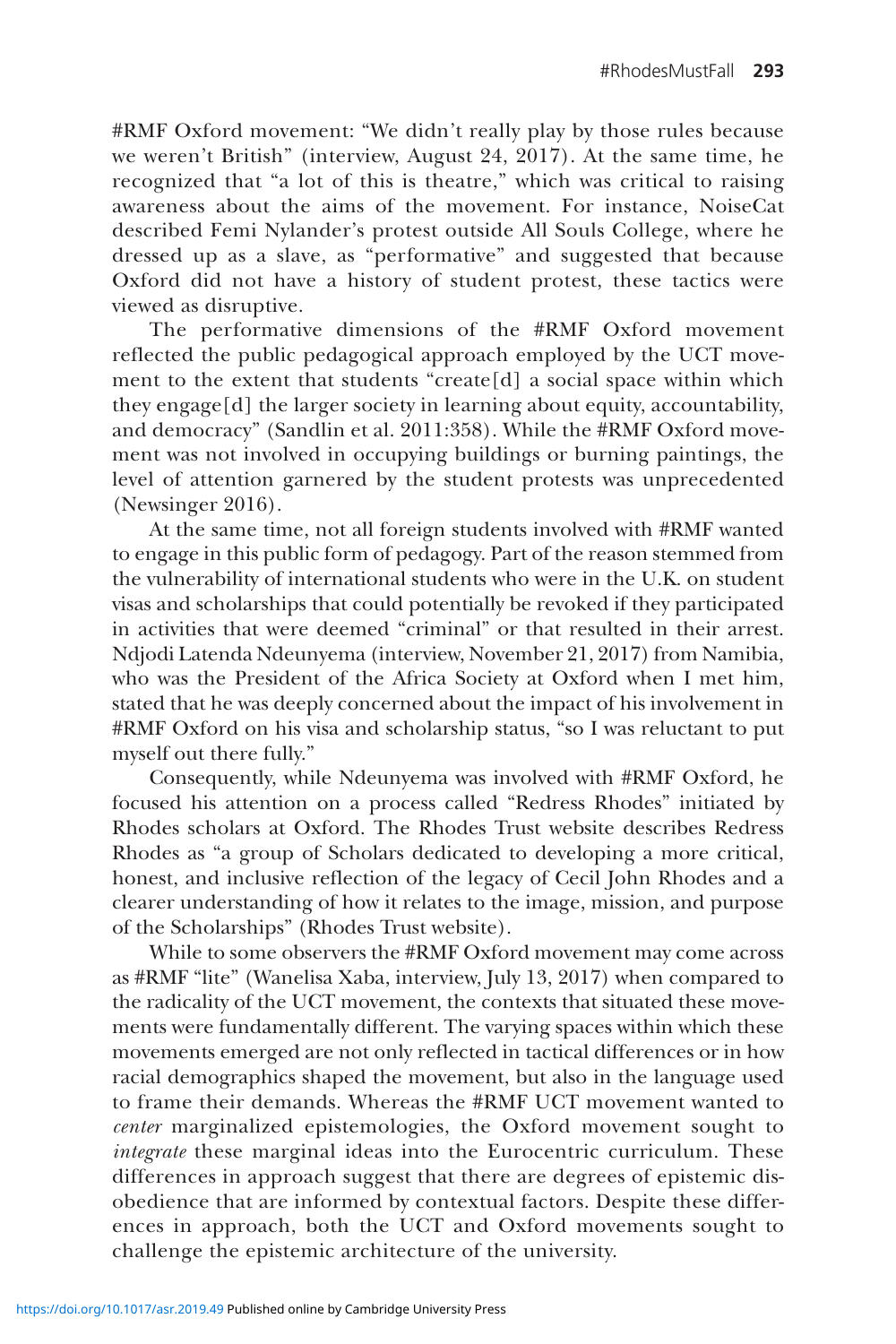#### *Theoretical Frameworks*

In addition to the differences in tactics used by #RMF UCT and Oxford, there were also significant variations in how the movements engaged with theoretical frameworks. While the #RMF Oxford movement discussed decolonial theory and adopted an intersectional approach, its consideration of these ideas did not appear as comprehensive as #RMF UCT's engagement with theoretical frameworks. #RMF activists at UCT, for instance, consistently referenced Pan-Africanism, Black Consciousness and Black Radical feminism as the three ideological pillars of their movement, often citing decolonial scholars to frame and sometimes justify their tactics. #RMF Oxford activists, on the other hand, did not have an agreed upon ideological framework that deliberately shaped their tactical approach.

One of the reasons for this difference, according to Ntokozo Qwabe (interview, August 1, 2017), was that at the start of the  $\#RMF$  UCT movement, students were able to collectively develop and adopt a decolonial framework while occupying the Bremner administration building from March 20 to April 9, 2015. Shortly after entering the Bremner building, students changed the name of the building to "Azania House"; Azania is a name first used by the Pan-Africanist Congress (PAC) to refer to South Africa, and it "was also adopted by the Black Consciousness movement as a protest name for South Africa" (Biko 2017:xxvii).

Qwabe noted that while the Oxford movement

had spaces where we met to unpack theory… it did not have the same permanency as Azania House… There's something else that happens in how you produce knowledge when you do it in a space that you identify with so much as a home, that is so familiar, where you sleep there, you wake up there, you go and shower there, you have your meals there. I think there is something different in pedagogy that is going on there that I don't think you can emulate by meeting every Thursday or every Friday to unpack decolonial theory, which is what we did.

Qwabe drew an important connection between space and knowledge production, suggesting that the development of #RMF UCT's decolonial framework in the occupied Azania House demonstrates that there is an intimate connection between knowledge production and the spaces within which it is produced.

In the case of #RMF Oxford, Qwabe found that there was no dedicated space to craft a similar framework. While I recognize the value of Qwabe's analysis, I also believe that the differences in the broader socio-political context between the U.K. and South Africa, as well as the differences related to the composition of both movements, played equally important roles in shaping the politics of the two movements. For instance, if #RMF Oxford had been an exclusively Black movement, this might have shaped their theoretical framework as much as the space within which their framework was developed.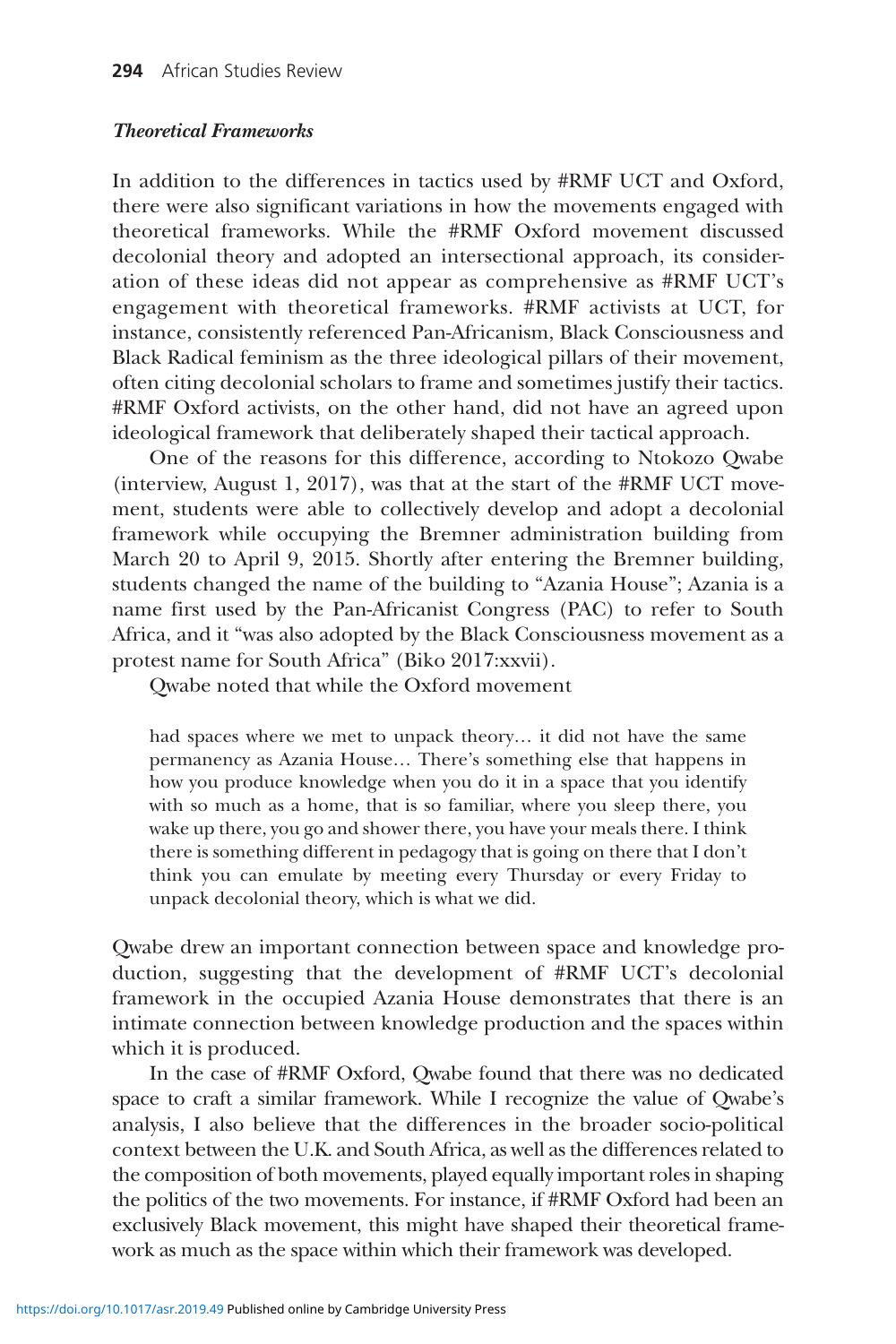Qwabe (interview, August 1, 2017) also commented on a further dimension as he reflected on the distinctions between the UCT and Oxford movements:

The second challenge for us, was actually the selection of which ideologies would actually be pioneers of our decolonial thinking. I mean UCT had done this very well… those three pillars of #RhodesMustFall were identified very early and they were able to build a narrative around them. Whereas for us, it became slightly complicated because… we considered ourselves to be occupying a global location. So, the conversation about decolonization isn't necessarily a conversation about Africa. It's a conversation that includes a lot of geographies, 'cause the colonial moment, or the moment of empire, is not just a moment in relation to Africa, it is a global project.

It is therefore evident that Oxford's location in the heart of empire complicated #RMF Oxford's ability to agree on a shared decolonial framework in the same way that the #RMF movement in Cape Town was able to do. According to Qwabe, the central question was, "What does this decolonization mean for me as someone who is at Oxford?" Due to the range of ideologies and sources of decolonial theory, Qwabe recognized "that selection [of theory] becomes slightly more complex" when compared to the process embarked upon by #RMF at UCT. He therefore indicated that "we never actually got to a point where we thrashed out like, these are our ideas. Of course, we always spoke about intersectionality, we spoke about Fanon, we spoke about, you know, the same things, but we never had a document that said these are our three ideologies… simply because there were so many contesting narratives…" (interview, August 1, 2017).

Similar sentiments were expressed by other #RMF Oxford activists. Chi Chi Shi (interview, November 23, 2017) noted that "when we're having these conversations and everyone says Fanon, you assume that everyone means the same thing…" but often, geographical contexts affected how student activists interpreted these texts so that "the kinds of directions it went was so radically different." When I asked Brian Kwoba (interview, September 21, 2017) about #RMF Oxford's engagement with theoretical frameworks, he responded:

But one of the things that we really did wrong, or I think one of the big mistakes that we made in contrast to the way things emerged at UCT, is that we didn't actually ever clearly clarify or delineate the political boundaries of the movement with such ideological clarity, and explicitness as having those three pillars of Black Consciousness, Pan-Africanism, and Black feminism. And one of the things that that meant, unfortunately, that we never clarified ourselves, is that all kinds of people ended up coming into the space who had anti-black prepossessions and that ended up creating all kinds of rifts internally and a factionalism that undermined our movement in many ways. We hadn't clarified who this movement was for,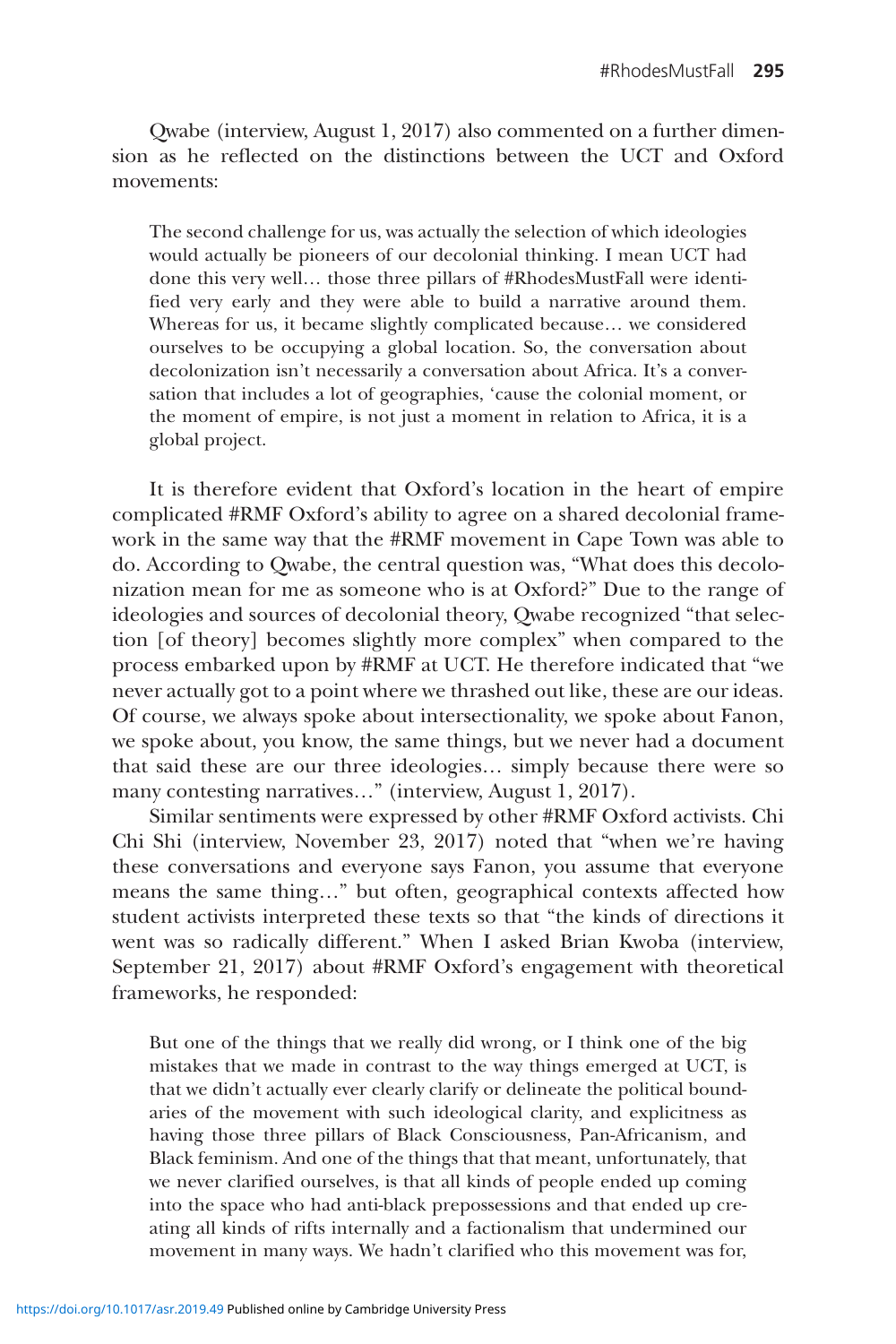what it was about beyond just a kind of broad goal of decolonizing education in Oxford… I have to say from my perspective, I think that's one of the things we got wrong... We didn't frame what we were doing even internally for ourselves clearly enough.

During our interview in Johannesburg, Mpofu-Walsh (interview, July 31, 2017) agreed with the #RMF Oxford movement's failure to substantively engage with questions of theory: "I think in early meetings we spoke about that, but quite ironically, the Oxford movement was not based around theory particularly. It was based around practice and action rather than theoretical debates. The one thing we kept telling ourselves was that we really need to have sessions where we read and study, but that never quite crystalized… I think we committed ourselves to those principles in early meetings, but I think a lot of tensions and theoretical tensions began to develop as the movement progressed."

At the same time, Mpofu-Walsh noted, "I think the beauty of the #RhodesMustFall moment in both places is that the theory was built from practice. They developed a whole practice of how to have a complex debate around a single icon, which itself is a whole theory of how you go about activism. But they built it through activism" (interview, July 31, 2017). This analysis by Mpofu-Walsh reflects Catherine Walsh's assertion that decolonial theory should be built through practice. Walsh (2018) seeks to understand how those on the margins theorize their own practice.

For Mpofu-Walsh (interview, July 31, 2017), who was intimately involved in #RMF Oxford, the emergence of the movement could be explained through the Comaroffs's work:

The other thing we spoke about, not quite directly in terms of our ideology as #RhodesMustFall, we were very interested in this idea of theory from the South. And saying, if this thing started in the South, then we should intentionally bring it to the North as an antecedent of what started in the South. To show that the directionality can happen in the opposite direction which is another reason we decided to call it #RhodesMustFall. To break that linear directionality. So those were the theoretical discussions...

I interrupted Mpofu-Walsh, asking whether their engagement with theory from the South was deliberate. He responded, "Absolutely. Many of us were reading the Comaroffs's *Theory from the South*, and thinking, you know what, let's put this into practice and have something that starts in the global South and spreads to Euro-America" (interview, July 31, 2017).

At the time I spoke to Mpofu-Walsh, his ideas made sense. Upon further reflection, I wondered how, on the one hand, Mpofu-Walsh could assert that theory should be built from practice, while on the other, he was using the Comaroffs's theory to shape the #RMF Oxford movement. Using theory from the South to construct the Oxford movement, including its name, suggests a reliance on theory to shape decolonial practice.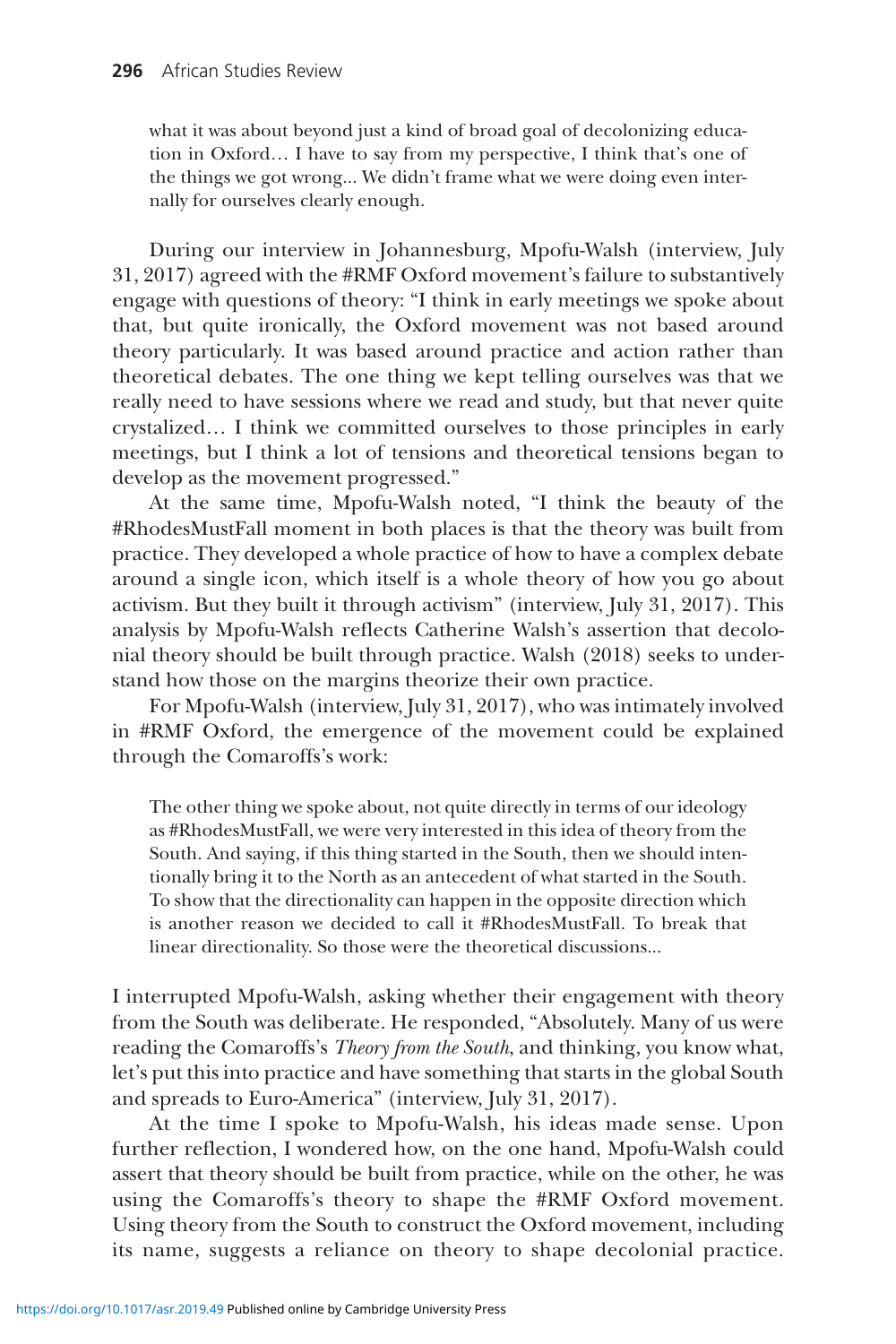This approach seems diametrically opposed to the idea of decoloniality, of building theory through practice (Walsh 2018). My assessment of Mpofu-Walsh's description of the #RMF movements in Cape Town and Oxford lead me to conclude that the interactions between theory and practice were iterative. Student activists were inspired by existing academic theories to shape the #RMF movements in Cape Town and Oxford, while simultaneously generating their own theory through the movement-building process.

Furthermore, the interactions between academic theory and movement-generated theory also had an important geographic component for Mpofu-Walsh; he was interested in importing movement-generated theory from Cape Town to Oxford using the Comaroffs's academic theory. This disruption in the flow of knowledge from South to North was a deliberate attempt to address the fact that "colonialism brought not only theory from the Western academy but also the assumption that theory is produced in the West…" (Mamdani 2016:81). This suggests that while places such as Oxford are often seen as producers of knowledge and theory, and the colonies as spaces where these theories are applied as "turnkey project[s]" (Mamdani 2016:81), Mpofu-Walsh was deliberately attempting to reverse the assumed geographical flow of knowledge through #RMF Oxford.

However, Dalia Gebrial offered a different take on Mpofu-Walsh's characterization of the #RMF Oxford movement as a manifestation of a theory from the South: "For me, I felt what it meant to express solidarity [with South Africa] is to attack, undermine, expose the system as it exists here at the heart of empire… rather than just imitate, transplant everything from South Africa, and like mimic… The British population did not know about empire. We're starting so much further behind. There's so many layers to get through. And like, we're not at that stage where we can skip all of those steps" (interview, November 23, 2017). Gebrial stated that she was not opposed to more radical action, but it "would have had a place after a program of escalation."

For #RMF activists such as Gebrial, the Oxford movement was not so much the result of a theory from the South, but rather an expression of solidarity with the South. This fundamental difference in perspective between Gebrial and Mpofu-Walsh makes it difficult to conceptualize the #RMF Oxford movement as a pure manifestation of the Comaroffs's theory. The formation of #RMF Oxford certainly reflects elements of a theory from the South, but its creation is not entirely explainable through one theoretical framework.

When I asked Steinberg (interview, November 20, 2017) whether he thought the transfer of ideas from the #RMF movement in Cape Town to Oxford constituted a theory from the South, he responded:

I don't think [theory from the South] is the sharpest analytical tool. I think it's a sharp polemical tool… The fact that #RMF did not resonate beyond the university raises questions about whether it is a theory from the south… I wouldn't say that #RMF comes from the depths of the South. I think it comes from particular places.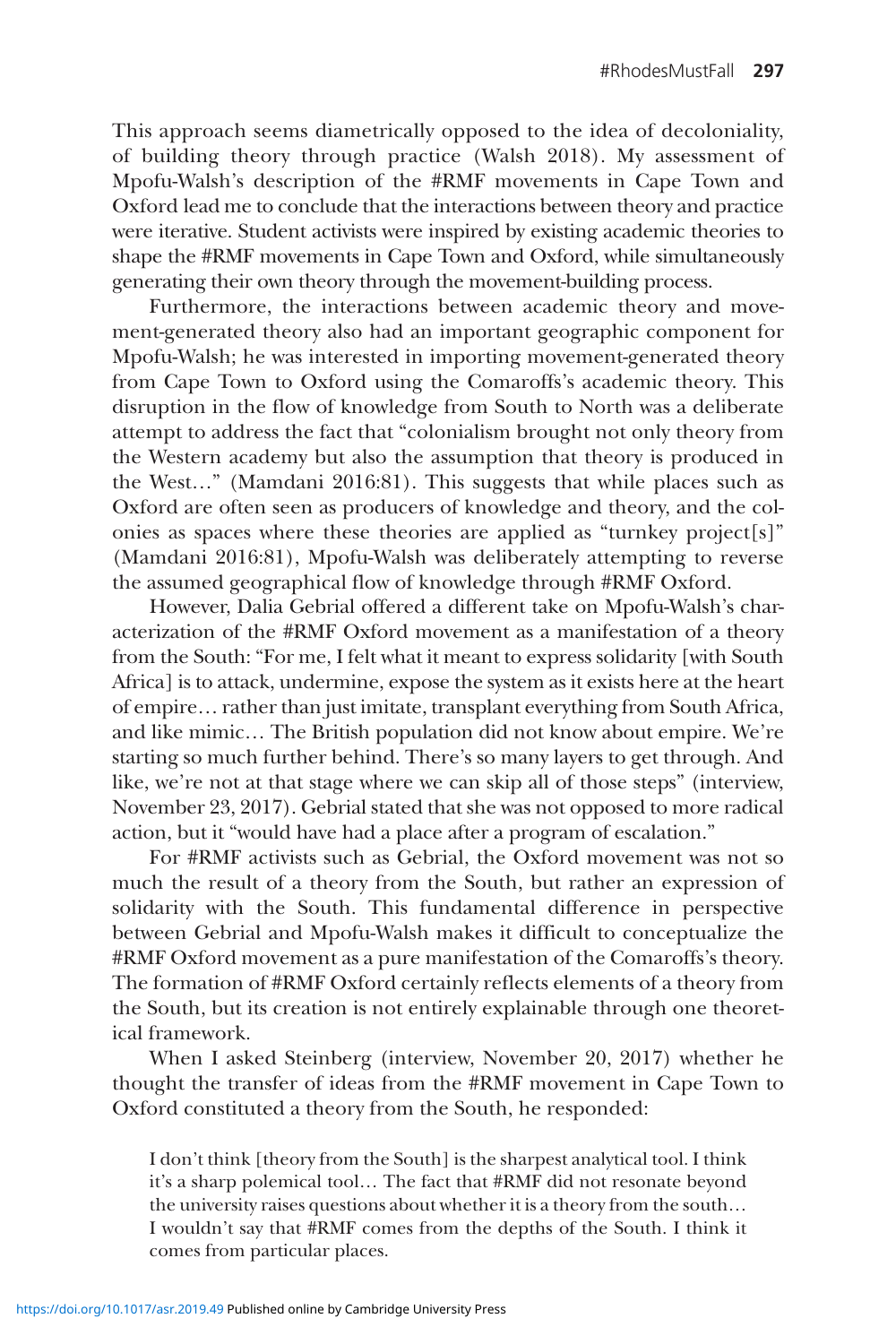Steinberg offered two important critiques that warrant further consideration. The first pertains to what exactly constitutes a theory from the South? Must the theory emanate "from the depths of the South" as indicated by Steinberg, or does its emergence in "particular places" in the South form a sufficient basis for it to be categorized as a theory from the South? Consequently, how widespread or abstract must an idea be in the South for it to rise to the level of theory?

These questions highlight some of the difficulties inherent in applying a specific theory to understand the movement of ideas from Cape Town to Oxford, and more specifically, highlights some of the gaps inherent in the Comaroffs's (2011) work. The disagreement among #RMF Oxford activists about the theoretical framing of their movement extended to questions of gender and intersectionality discussed in further detail below.

#### *Gender and Intersectionality*

In addition to the tensions around race, theory, and tactics within the #RMF movement, there were also frictions around gender and patriarchy among student activists, and more specifically, variations in understandings of intersectionality. Brian Kwoba (interview, September 21, 2017) noted that:

I found it was the non-black people of color that were the most problematic… There was this group of non-black women of color… the way they used intersectionality was, I think, almost as a way to put themselves at the head of the movement… as against the black students, both men and women, who had founded the movement and who had led the movement as in South Africa. That for me was a really good object lesson in what Patricia Hill Collins calls 'the gentrification of intersectionality,' you know, given that it's a black feminist concept but can be co-opted and misused in even anti-black ways.

Many women activists such as Gebrial and Shi disputed Kwoba's interpretation of events. According to Gebrial (interview, November 23, 2017):

For me there were two ways that patriarchy played out: first in terms of division of labor. That's how our complaints and holding to account started. And I think the other one was, in terms of the political disputes… It just so happened that the young women of color in the organization were British. And I think that what we raised as "political differences," was taken as naiveté. So if we had a political disagreement, men in the movement would say, like, "oh, let me take you for a coffee and chat to you about this disagreement." That would end up essentially being patronizing berating. And when I argued that if we have political disagreements, like all other political disagreements, we should hash it out in a meeting, that was taken as belligerence, or being ungrateful, or like resistant...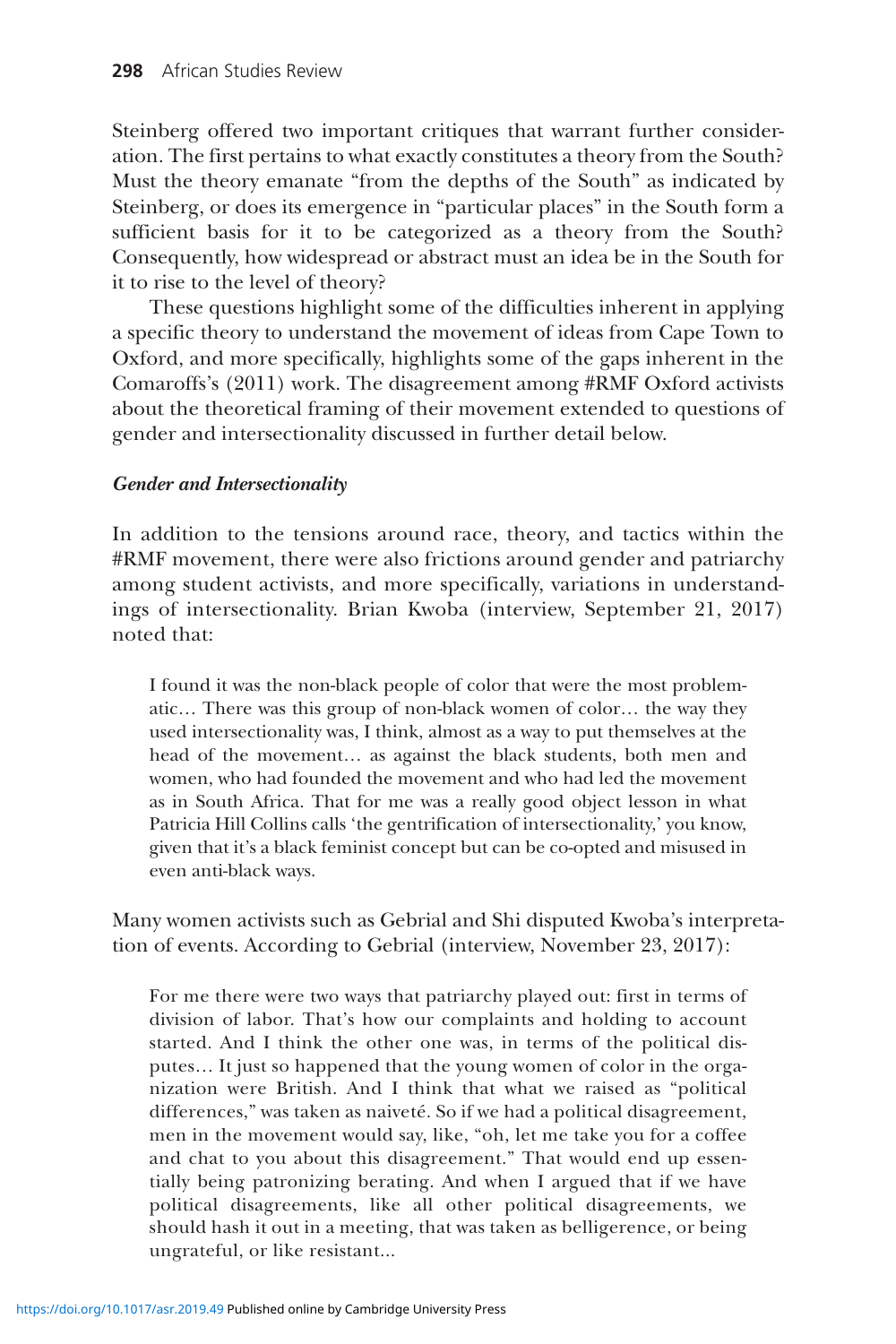Chi Chi Shi (interview, November 23, 2017) added that in certain cases, men in the movement would view women who had differences of political opinion with men as having a "personal vendetta." Both Shi and Gebrial (interview, November 23, 2017) also indicated that they "pretty much single-handedly organized" the protest march to Oriel College on November 6, 2015, where Ntokozo Qwabe handed over a petition to the Vice-Provost. It took a significant amount of work to organize the event behind the scenes according to Gebrial, resulting in the women in the movement being so exhausted that it was the men who ended up speaking publicly at the protest march.

Other students such as Julian Brave NoiseCat, (interview, August 24, 2017) also found that "gender was a major division in the group even though it was not in the public eye." For Ntokozo Qwabe (interview, August 1, 2017), "#RhodesMustFall Oxford did tend to centralize black men in ways that I think can be critiqued. I think the media was very obsessed with me because of my Rhodes association and because I was a Rhodes scholar and very obsessed with Sizwe because… he is from a family that was well known. So media narratives did have the same patterns of centralizing men in ways—and we must be honest—…that under-represented other voices." In order to deal with these disputes, Qwabe mentioned that attempts were made at introducing "conflict resolution" processes among the core members of #RMF. However, he found that "it just became very messy" (interview, August 1, 2017).

Similar tensions arose in Cape Town, where #RMF activists established the *intersectionality audit committee*, which, according to Sandy Ndelu, a prominent #RMF activist and member of the Trans Collective, was "an attempt of mainstreaming intersectionality" (interview, July 17, 2017). Ndelu, however, informed me that while the intersectionality audit committee "was quite a novel idea" that attempted to filter the work of the movement through an intersectional lens, "it really doesn't live long… it doesn't really sustain itself" (interview, July 17, 2017) because of internal resistance within the movement. Once divisions started to emerge, Ndelu indicated that "it was the Black radical feminists as a caucus against everybody else" (interview, July 17, 2017).

The similarities in the types of conflict around gender and intersectionality that erupted in both the #RMF UCT and Oxford movements are fascinating to me. Women in both movements expressed a strong sense of being marginalized by black men and often took on a lot of the behind-the-scenes work. My sense is that both movements struggled to implement the intersectional component of their framework. In the case of #RMF UCT, an intersectional audit committee was established, whereas in the #RMF Oxford movement, dispute resolution mechanisms were established, but both approaches failed to satisfactorily resolve the conflicts.

Scholars with whom I spoke, such as Steinberg, argued that "using intersectionality as your guiding principle is naïve if you want to act"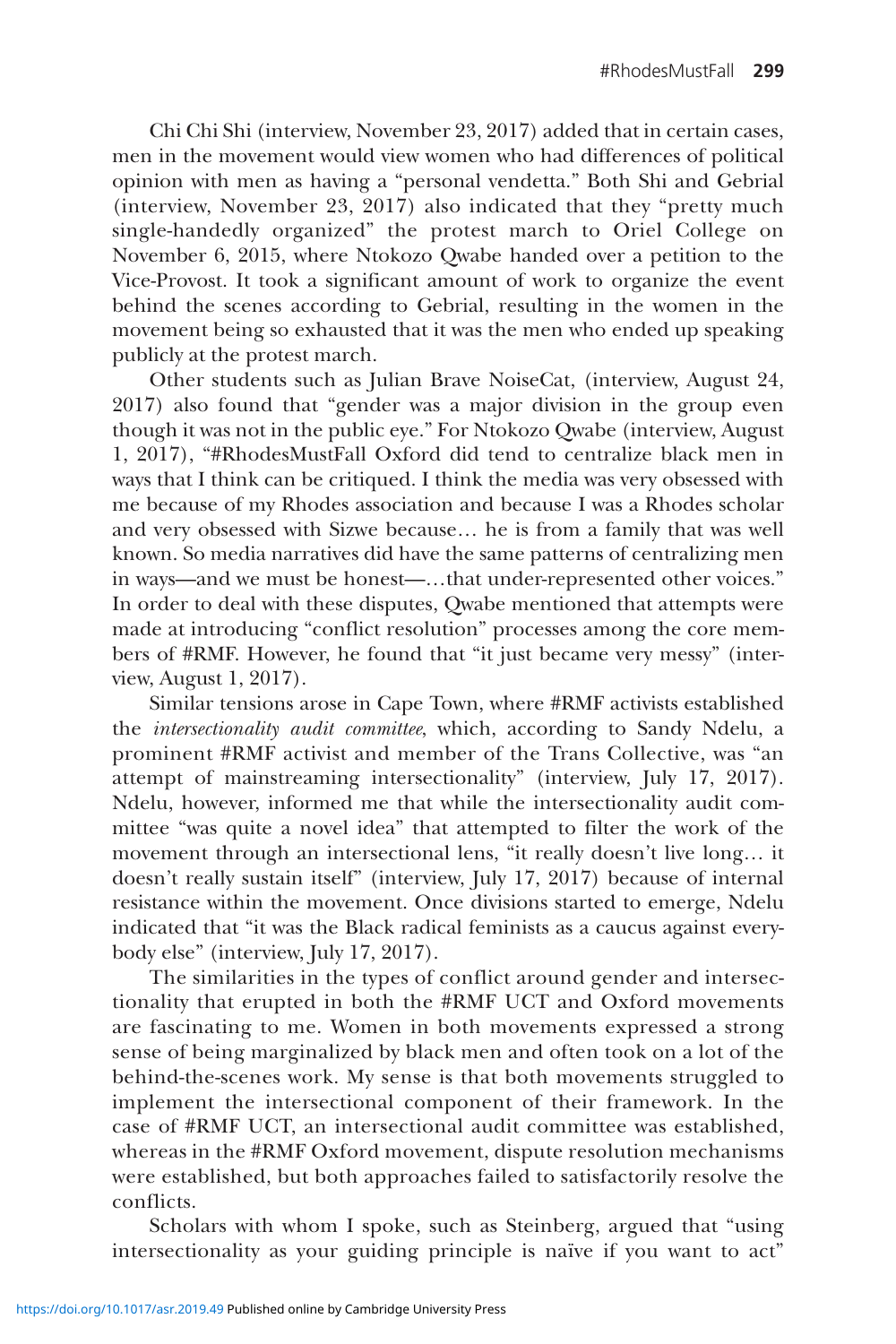(interview, November 20, 2017). Steinberg offered this perspective of #RMF Oxford during our interview in his office at the African Studies Centre in which he also revealed that some of the #RMF activists were his students. He indicated (interview, November 20, 2017) that he was initially "quite excited" by what #RMF was attempting to do, particularly around the curriculum. However, he found that:

I think they went astray in exactly the same way the South African movement did. They started fighting very bitterly among each other and on grounds that were almost a caricature of identity politics. About who had the authority to speak and who didn't… If you take that to its logical conclusion, no one has the authority to speak. And that's what happened. Nobody was allowed to speak inside that movement and it tore itself to pieces… and the divisions were, men and women, Africans and African Americans, black people and Indian people; it was absolutely riven by, you know, one division crossing another, crossing another, crossing another to the extent that they wrapped a rope around themselves and all fell over.

While Steinberg's assessment of the collapse of the #RMF movements both in Cape Town and in Oxford resonated with me, it was the incorporation of an intersectional approach that allowed members of the #RMF movement to recognize the intersections between race and patriarchy as manifestations of coloniality.

In the Cape Town movement, the incorporation of intersectionality also created the space for queer and trans activists to engage in the movement, despite the challenges that were subsequently highlighted by the Trans Collective. I am therefore not as quick as Steinberg to dismiss the incorporation of intersectionality as "naïve," but I must acknowledge that its role in the fracturing of both #RMF movements raises important questions about how activists interpret intersectionality as a framework for challenging racism as well as patriarchy.

# **Conclusion**

There is no doubt that the #RMF UCT movement not only named the Oxford movement but also inspired #RMF Oxford's decolonial aims, which were centered on iconography, curriculum change, and racial inequalities. Even the frictions that emerged in #RMF Oxford around race, patriarchy, and intersectionality were similar to the contestations dealt with by students at UCT. At the same time, the #RMF Oxford movement occurred in a fundamentally different geographical context when compared to #RMF UCT. The U.K. represents the heart of empire, and the University of Oxford remains at the global center of knowledge production. By challenging the proud, imperial history of a nation and its highly regarded institutions, the #RMF Oxford movement faced pressures that may not necessarily have been encountered by the movement at UCT.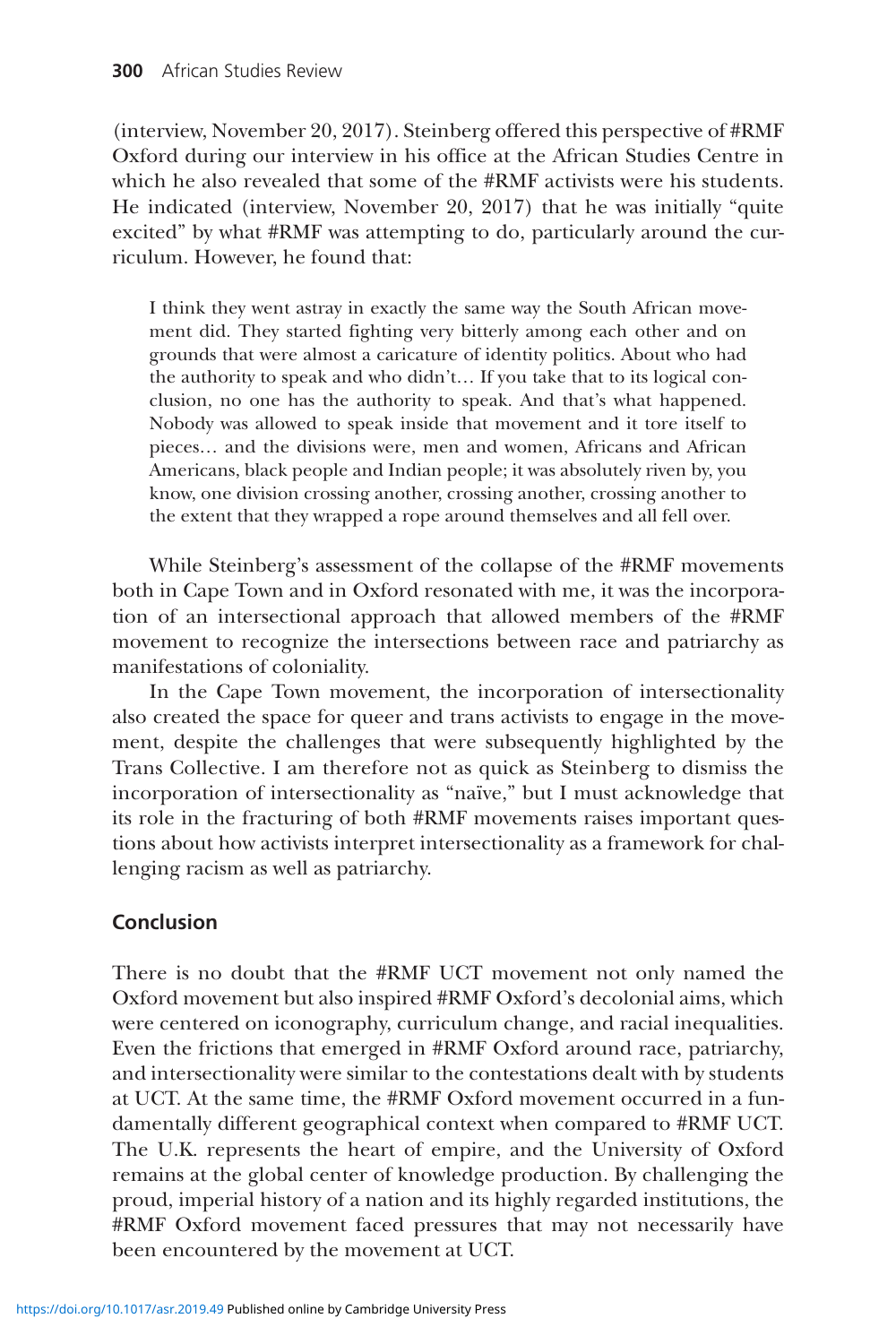But the Oxford movement was not able to formulate a comprehensive ideology or conceptual framework to guide its activities. Decolonial and intersectional approaches were adopted by the movement, but a common understanding of these constructs was never agreed upon. Despite these differences, it is argued that both movements were actively engaged in epistemic disobedience (Mignolo 2011). For activists involved with #RMF Oxford, this disobedience played out most prominently in relation to challenging the Eurocentric curriculum.

While the exportation of #RMF from Cape Town to Oxford suggests that it is an idea that emanated from the global South and traveled to Euro-America, questions remain about whether #RMF comes from "the depths of the South" (Steinberg interview, November 20, 2017). For the moment, it seems sufficient to conclude that #RMF is an idea that emerged in the global South, and that it inspired the formation of #RMF Oxford, which incorporated many of #RMF UCT's characteristics into its epistemic foundations.

In my engagement with UCT activists, I found that they were generally dismissive of the #RMF Oxford movement, and they questioned the extent to which #RMF Oxford embraced the ideas developed in Cape Town. During my conversation with Dr. Zethu Matebeni, a faculty member at UCT who was intimately involved with the #RMF UCT movement (interview, July 21, 2017), I relayed this skepticism that I encountered among #RMF UCT activists to her. She indicated that students involved in #RMF UCT failed to fully appreciate the international dimensions of their movement: "I was teaching a course now at Yale on 'Gender and Sexuality and Decolonizing South African Universities'… What was interesting for me, was that [the students at Yale] were looking for leadership from South Africa. And I don't think South African students realized that."

After arranging a Skype conversation with activists from #RMF UCT during her class, Matebeni found that the students at Yale "got energy and power from what was happening here… so they used #RhodesMustFall as a thing for them to mobilize and to say the things that they needed to say… all they wanted to hear about was #RhodesMustFall." According to Matebeni (interview, July 21, 2017), while her Yale students were also critical of certain elements of the #RMF movement, she recognized that #RMF activists at UCT "gave people a language." Reflecting on the global impact of the #RMF UCT movement, she concluded, "Maybe one day they will realize that they really did change the world. And it was a powerful thing to be part of and to experience."

# **References**

- Alatas, Syed Hussein. 2006. "The Autonomous, the Universal and the Future of Sociology." *Current Sociology* 54 (1): 7–23.
- Biko, Steve. 2017 (1978). *I write what I like: 40th Anniversary edition*. South Africa: Pan Macmillan.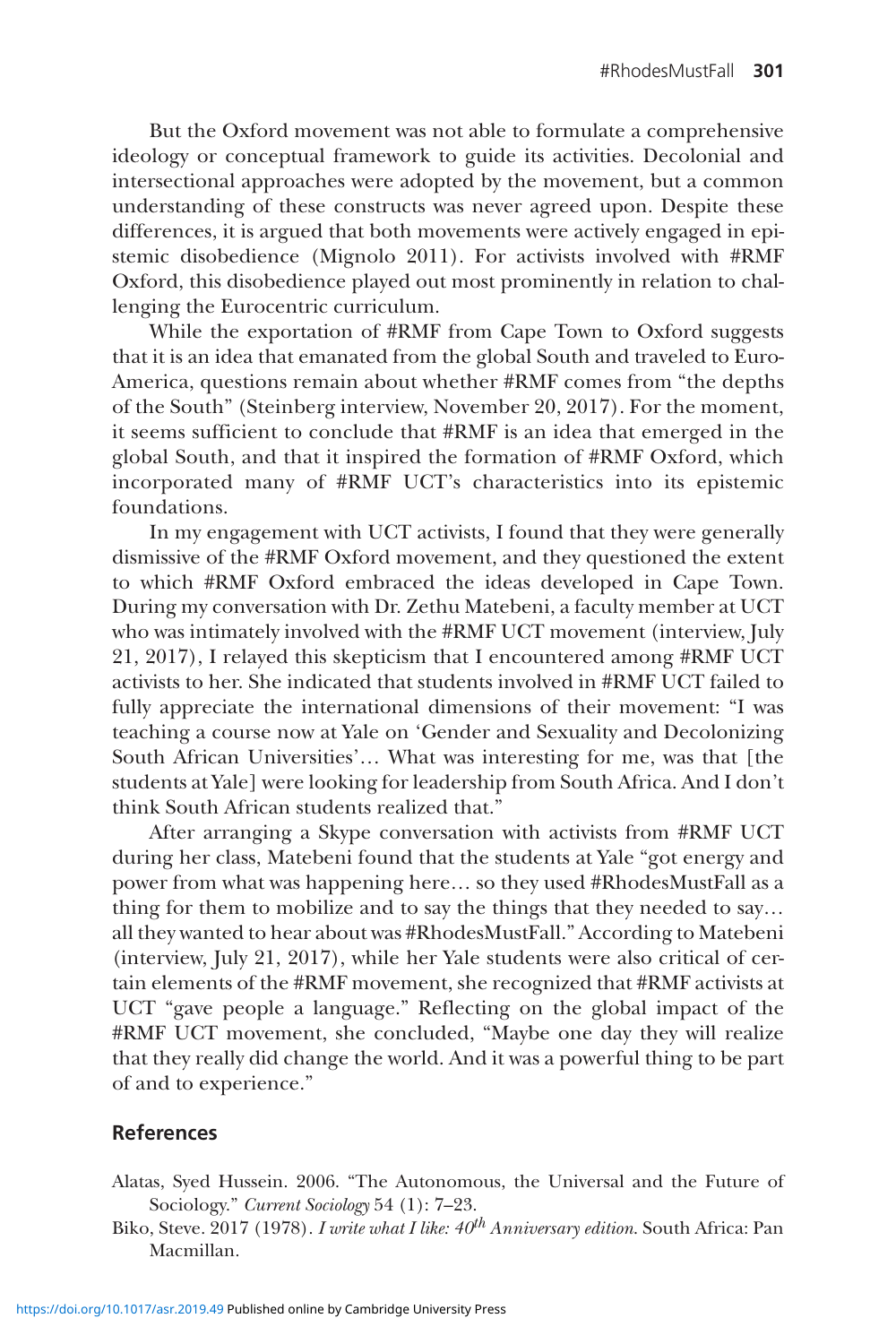- Bhambra, Gurminder K., Dalia Gebrial, and Kerem Nişancıoğlu, eds. 2018. *Decolonising the University*. London: Pluto Press.
- Chakrabarty, Dipesh. 2000. *Provincializing Europe: Postcolonial Thought and Historical Difference*. Princeton: Princeton University Press.
- Comaroff, Jean, and John L. Comaroff. 2011. *Theory from the South: or, How Euro-America is Evolving Toward Africa*. New York: Paradigm.
- ———. 2012. "Theory from the South: or, How Euro-America is Evolving Toward Africa." *Anthropological Forum* 22 (2): 113–31.
- Connell, Raewyn. 2014. "Using southern theory: Decolonizing social thought in theory, research and application." *Planning Theory* 13 (2): 210–23.
- Davis, Rebecca. 2013. "The man behind Cape Town's poo protests: But who does Andile Lili represent?" *The Daily Maverick* December 4, 2013. [https://www.](https://www.dailymaverick.co.za/article/2013-12-04-the-man-behind-cape-towns-poo-protests-but-who-does-andile-lili-represent/#.WqZ7U5PwaT8) [dailymaverick.co.za/article/2013-12-04-the-man-behind-cape-towns-poo](https://www.dailymaverick.co.za/article/2013-12-04-the-man-behind-cape-towns-poo-protests-but-who-does-andile-lili-represent/#.WqZ7U5PwaT8)[protests-but-who-does-andile-lili-represent/#.WqZ7U5PwaT8.](https://www.dailymaverick.co.za/article/2013-12-04-the-man-behind-cape-towns-poo-protests-but-who-does-andile-lili-represent/#.WqZ7U5PwaT8)
- Ferguson, James. 2012. "Theory from the Comaroffs, or How to Know the World Up, Down, Backwards and Forwards." *Cultural Anthropology*, February 25. [https://](https://culanth.org/fieldsights/theory-from-the-comaroffs-or-how-to-know-the-world-up-down-backwards-and-forwards) [culanth.org/fieldsights/theory-from-the-comaroffs-or-how-to-know-the-world-up](https://culanth.org/fieldsights/theory-from-the-comaroffs-or-how-to-know-the-world-up-down-backwards-and-forwards)[down-backwards-and-forwards.](https://culanth.org/fieldsights/theory-from-the-comaroffs-or-how-to-know-the-world-up-down-backwards-and-forwards)
- Mamdani, Mahmood. 2016. "Between the public intellectual and the scholar: decolonization and some post-independence initiatives in African higher education." *Inter-Asia Cultural Studies* 17 (1): 68–83.
- Mignolo, Walter D. 2011. "Epistemic Disobedience and the Decolonial Option: A Manifesto." *Transmodernity* 1 (2): 44–66.
- ———. 2013. "Geopolitics of Sensing and Knowing: On (de)coloniality, Border Thinking, and Epistemic Disobedience." *Confero* 1 (1): 129–50.
- Mpofu-Walsh, Sizwe. 2016. "The Game's the Same: 'Must Fall' Moves to Euro-America." In *Fees Must Fall: Student Revolt, Decolonisation, and Governance in South Africa*, edited by Susan Booysen, 74–86. Johannesburg: Wits University Press.
- Newsinger, John. 2016. "Why Rhodes Must Fall." *Race & Class* 58 (2): 70–78
- Nyamnjoh, Francis B. 2016. *#RhodesMustFall: Nibbling at resilient colonialism in South Africa*. Mankon: Langaa Research and Publishing.
- Oxford Union. No date. [https://www.oxford-union.org/.](https://www.oxford-union.org/)
- Quijano, Anibal. 2000. "Coloniality of Power and Eurocentrism in Latin America." *International Sociology* 15 (2): 215–32.
- #RhodesMustFall Oxford. 2015. "Oriel College, Oxford University: Remove the Racist Statue of Rhodes Immediately." [www.change.org](http://www.change.org)
- ———. 2015. "Our Aim." <https://rmfoxford.wordpress.com/about/>
- ———. 2015. "Oxford Students Call for Cecil John Rhodes Statue to Fall." [https://rmfoxford.files.wordpress.com/2015/12/041115rmfpressrelease1.](https://rmfoxford.files.wordpress.com/2015/12/041115rmfpressrelease1.pdf) [pdf](https://rmfoxford.files.wordpress.com/2015/12/041115rmfpressrelease1.pdf)
- ———. 2015. "UCT Rhodes Must Fall Mission Statement." *The Johannesburg Salon* 9: 6–8.
- Rhodes Must Fall Oxford. 2018. *Rhodes Must Fall: The Struggle to Decolonise the Racist Heart of Empire*. London: Zed Books.
- Sandlin, Jennifer A., Michael P. O'Malley, and Jake Burdick. 2011. "Mapping the Complexity of Public Pedagogy Scholarship: 1894–2010." *Review of Educational Research* 81 (3): 338–75.
- Symonds, Richard. 1986. *Oxford and Empire: The Long Lost Cause*. UK: Palgrave Macmillan.